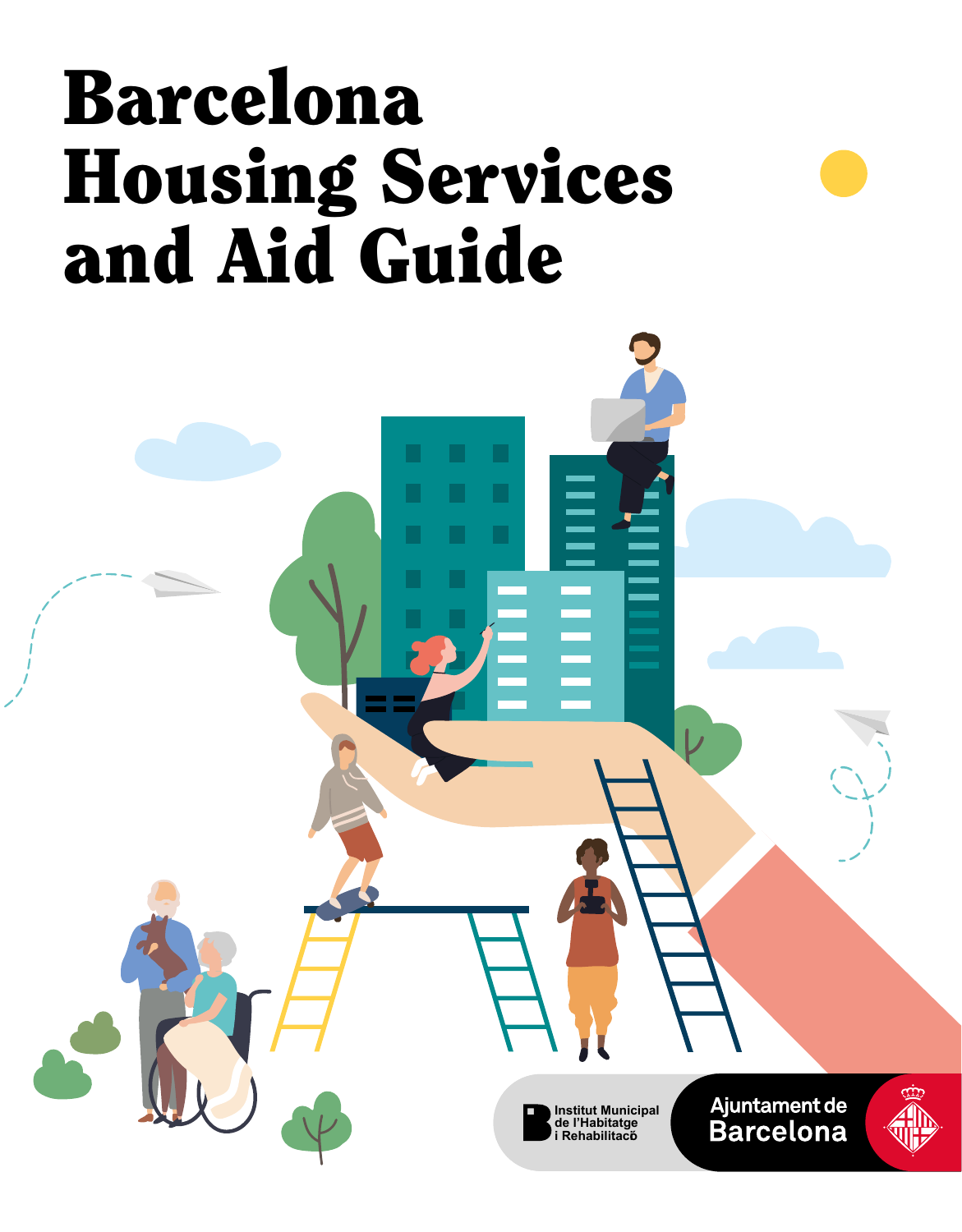Barcelona Housing Services and Aid Guide for 2018-2019

Published by Barcelona City Council. Area of Social Rights Councillor's Office for Housing and Renovation / Barcelona Municipal Institute for Housing and Renovation / Barcelona Housing Consortium

Editorial production Communications Department Municipal Institute of Housing and Renovation

Graphic design El Guateque, a publicity agency www.elguateque.es

January 2019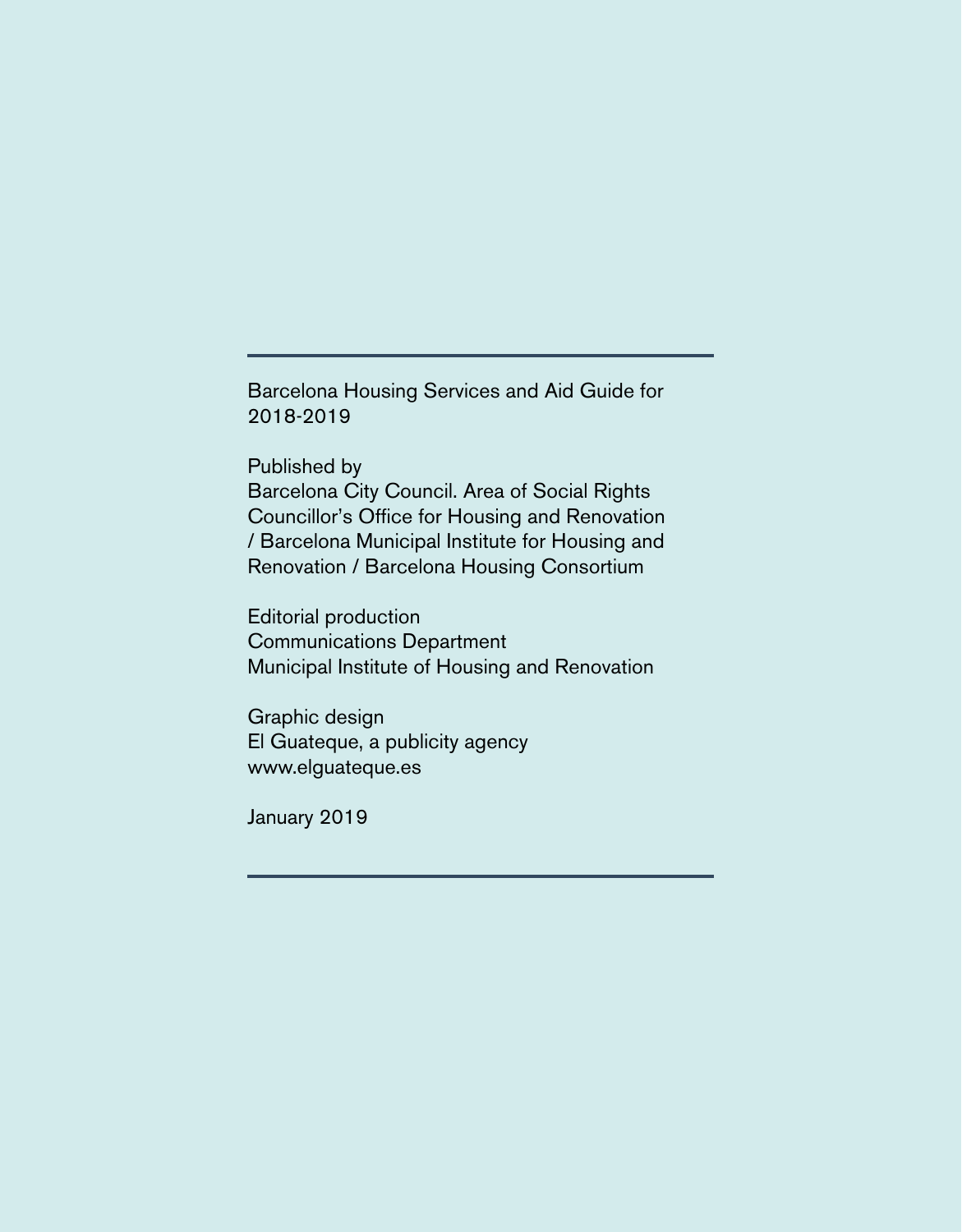# Contents

- 01. The challenge of promoting the right to housing page 4
- 02. Housing Offices page 8
- 03. Are you having problems paying your rent? page 10
- 04. Are you having problems paying your mortgage? page 12
- 05. Have you lost your home? page 14
- 06. Are you interested in gaining access to public housing? page 16
- 07. Would you like to rent out your home with guarantees? page 18
- 08. Do you want to renovate your home? page 20
- 09. Do you know your energy rights? page 22
- 10. What is cohousing? page 24
- 11. Do you know what your rights and duties are under a lease?
- 12. Do you know what you have to take into account before you page 26<br>Do you know v<br>buy? page 28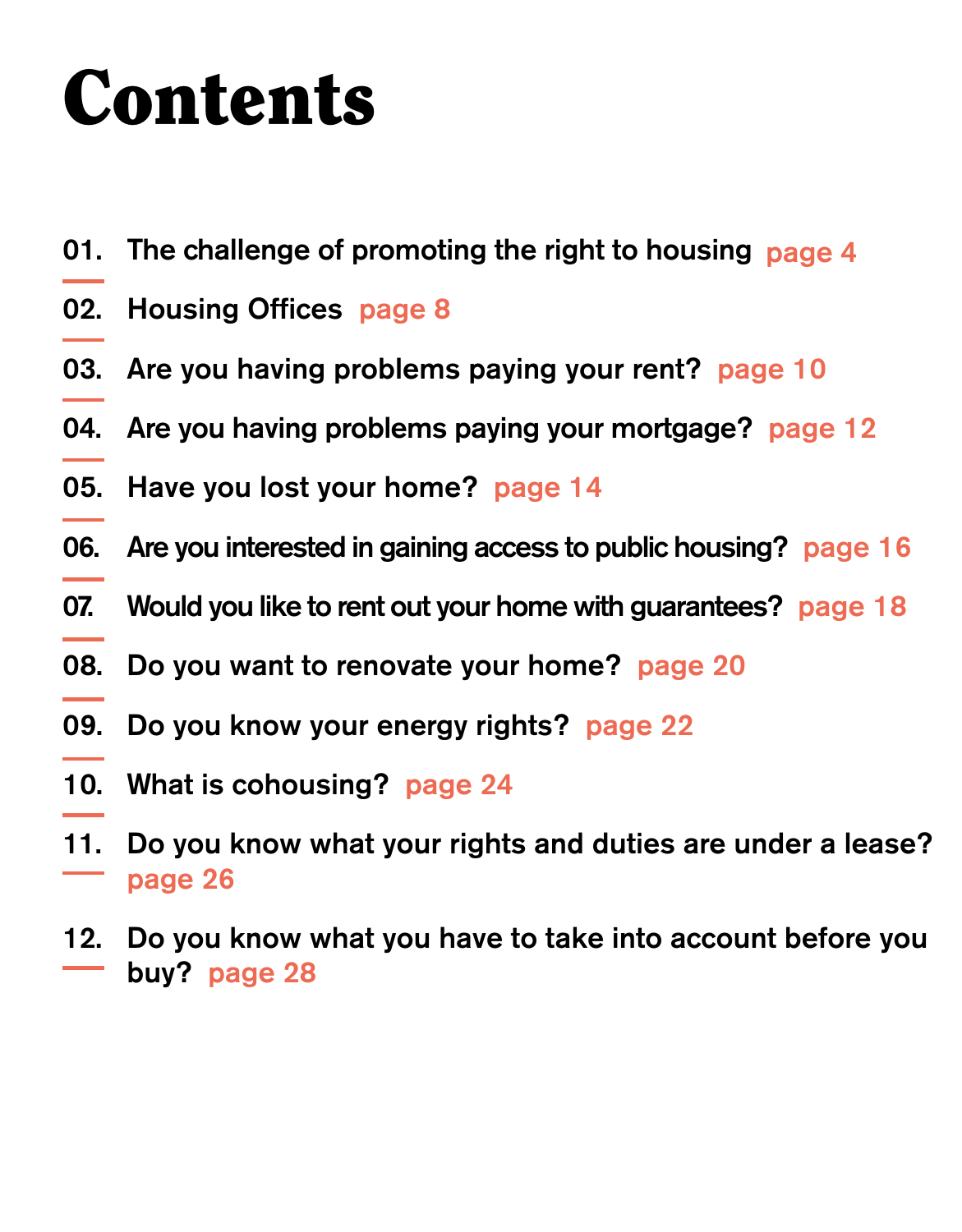### **01- The challenge of promoting the right to housing**

Having access to decent housing is a key aspect for quality of life. In addition, having a stable housing situation helps you to build ties with your neighbourhood and take part in local resident and association networks.

A historical lack of investment in housing policies in both Catalonia and Spain has also helped to prevent the public rental housing pool from reaching 2%, well below the European average standing at around 15%.

For decades housing was promoted as an investment asset and its purchase encouraged through mortgages; but when the housing bubble burst in 2007 hundreds of thousands of people ended up evicted from their homes.

Despite the housing-emergency situation, the main reforms to state legislation were aimed at shortening leases, speeding up eviction proceedings and promoting housing as an investment asset.

The last few years have seen a freeze in salaries and a disproportionately sharp rise in rental prices in the big cities, leaving many tenant families in a situation of severe helplessness.

So much so that housing has become one of the main concerns of Barcelona's residents. Hence Barcelona City Council's approval of the Barcelona Right to Housing Plan (2016-2025), with its four major areas of action: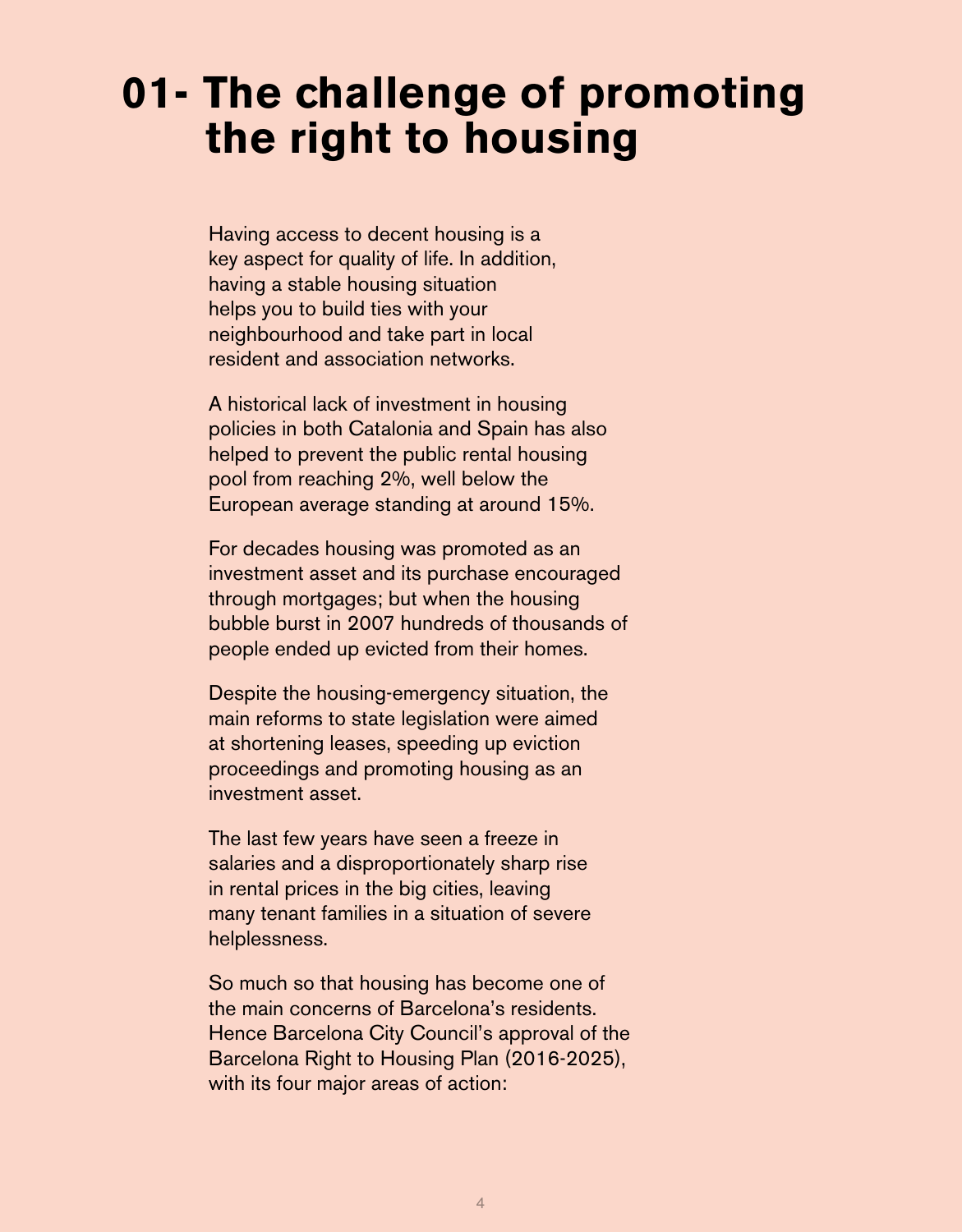#### Preventing and attending to housing emergencies and residential exclusion

The Unit against Residential Exclusion (UCER) was set up towards the end of 2015 to prevent and halt housing evictions of people in vulnerable situations. The unit had assisted over 6,500 families by the end of 2018.

At the same time, some 9,300 family units have been receiving financial aid to cover their rent payments and temporary shelter units (APROPs) have been built, allocated to groups requiring temporary shelter as they wait for permanent dwellings.

#### Ensuring the proper use of housing

If policies are to be implemented, detailed analyses need to be conducted on the state of the housing pool's conservation, the development of rental prices, the excessive efforts required to pay for housing and so on. That is why the City Council, working in collaboration with the Barcelona Metropolitan Area, Barcelona Provincial Council and the Catalan regional government, created the Barcelona Metropolitan Housing Observatory (OHB).

Promoting the proper use of housing also involves putting a halt to anti-social uses of properties, such as illegal tourist accommodation, property mobbing and flats owned but left vacant by banks. This was the goal behind the setting up of a housing-discipline team which has imposed fines for over 5,500 illegal tourist flats and commenced various disciplinary proceedings against banks that accumulate vacant flats, for poor housing conservation, mobbing and so on...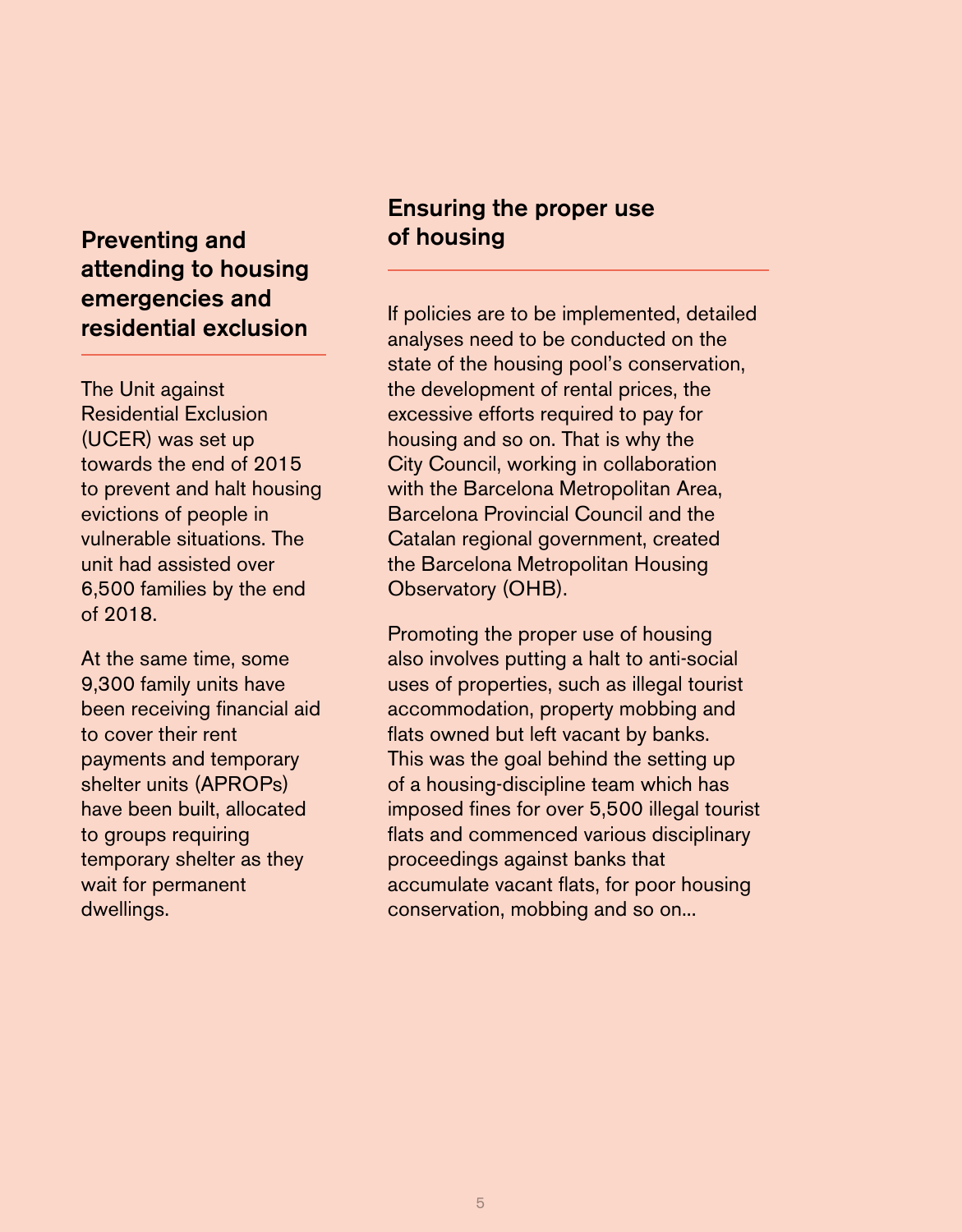#### Expanding the stock of affordable rental housing

One of the city's main challenges is to expand its small public stock of rental housing. Hence the launch of 72 public housing promotions, 4,600 brand-new flats involving a municipal investment of over 300 million euros. Add to these the 535 purchased flats. All for the sake of doubling the public housing stock within 6 years.

The housing-construction and purchase policy has been combined with special efforts to move flats out of the private market into the affordable rental housing pool. The Rental Housing Pool offers guarantees for rent payments and housing-renovation subsidies of up to €20,000 to owners who rent out their properties for below-market prices.

These measures need to be added to the recent urban-planning amendment that obliges private promoters to allocate 30% of their new dwellings and major renovations to official social housing.

#### Maintaining, redeveloping and improving the current housing stock

Improving housing interiors is crucial for people's health. Measures such as installing lifts and replacing bathtubs with shower basins has a direct effect on the quality of life of elderly people.

More specifically, 2018 saw over 16,000 households receiving public aid for improving accessibility, promoting energy savings and repairing structural pathologies. And to stop such improvements from leading to rent increases, this year's aid was conditional on leases being lengthened.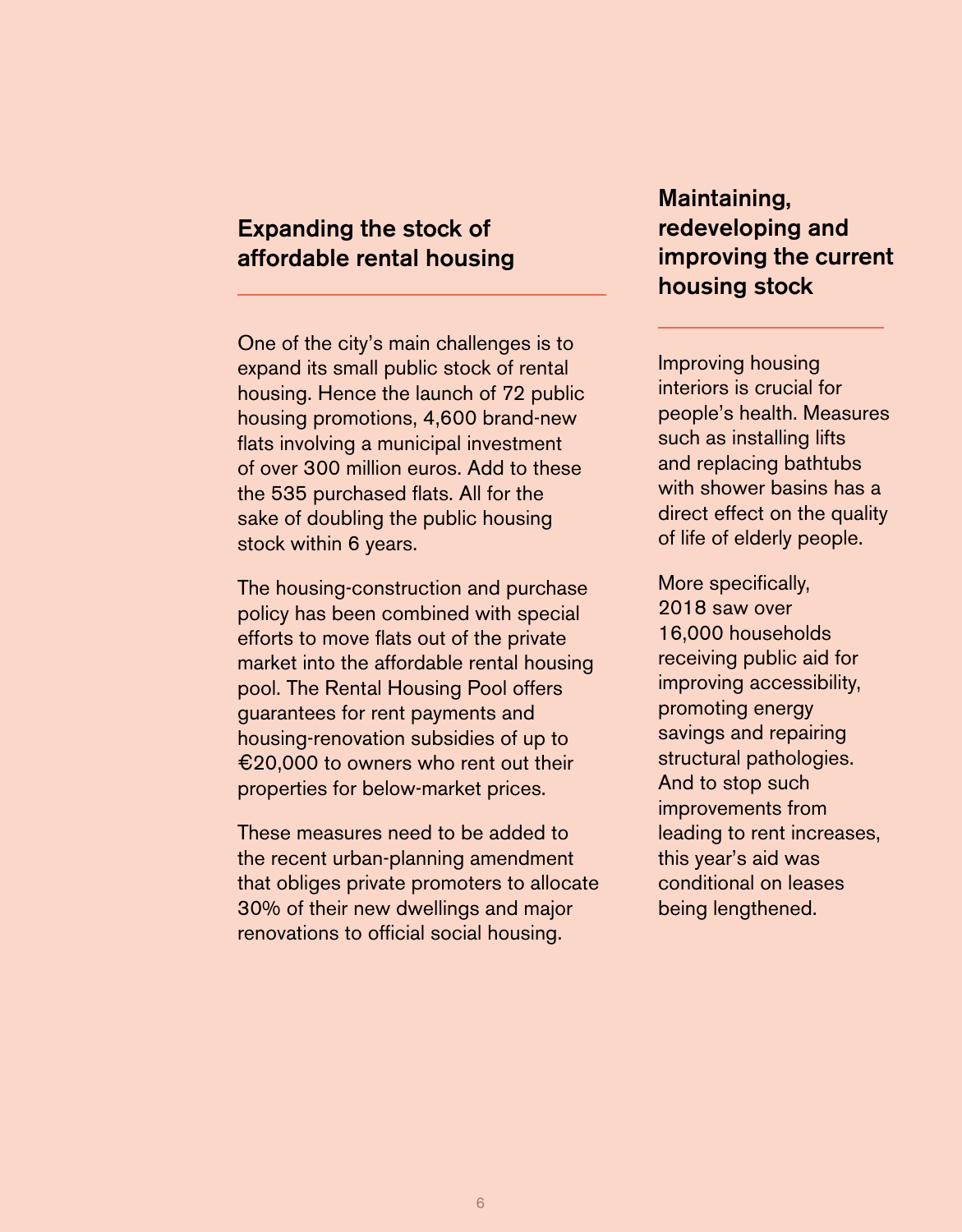These are just a few of the measures. We know there is still a lot to be done to protect access to decent housing. This includes, among other things, informing Barcelona's residents of their rights and current public aid and where to turn to benefit from it.

Which is why we are providing you with this guide. You will find useful information in it on all the services, aid and subsidies at your disposal from Barcelona's network of Housing Offices.

These Offices are a one-stop-shop for all housing services in Barcelona, whether they are run by Barcelona City Council or the Barcelona Housing Consortium, which is made up by the Catalan government and the City Council.

Whether you are an owner or tenant or you would like access to public housing or new forms of communal living, such as cohousing, you will find useful information throughout these pages, on topics such as the resources for dealing with the main housing problems and how to exercise your energy rights.

You will find all this and further information on the<www.habitatge.barcelona>website.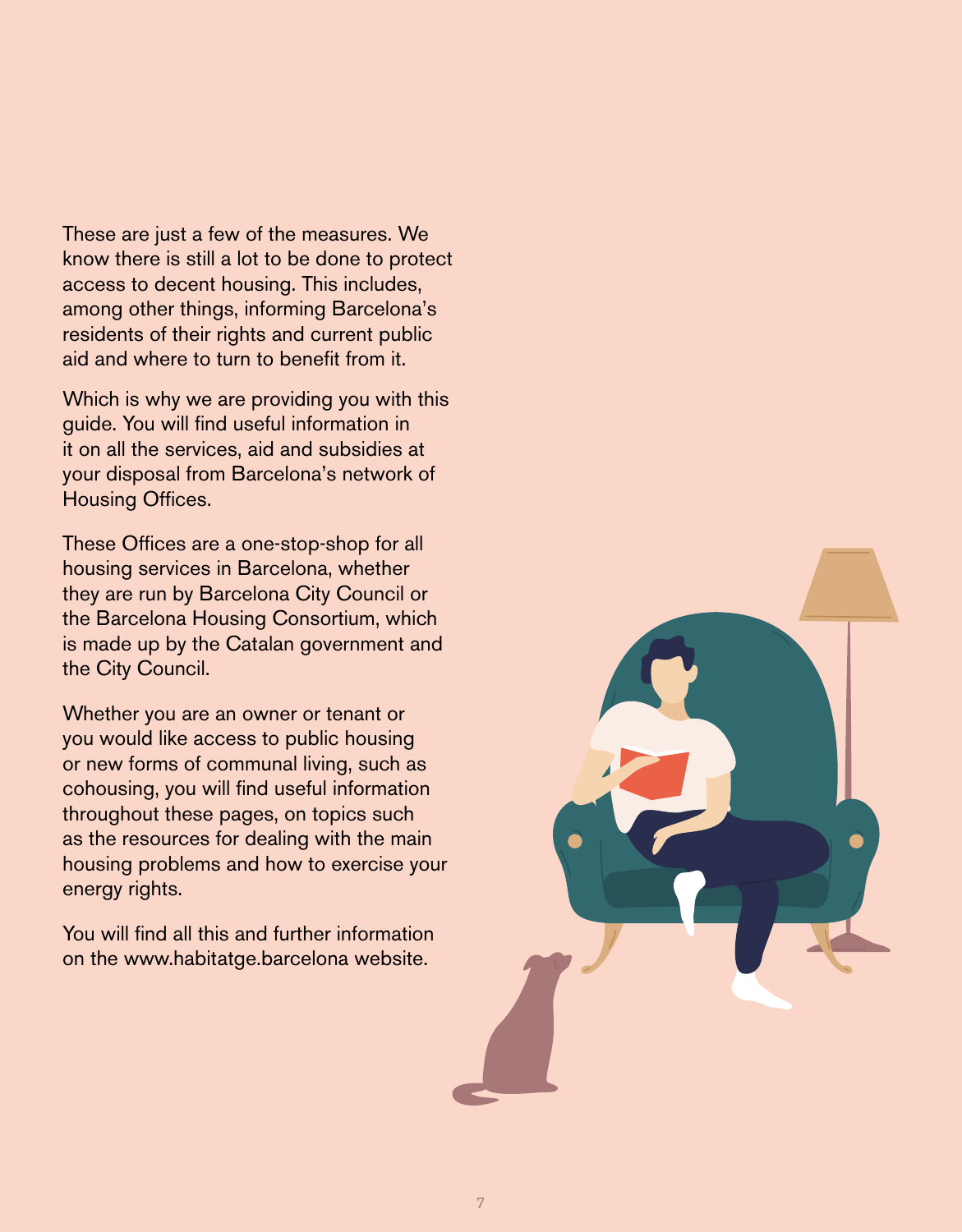## **02- Housing Offices**

#### Did you know that Barcelona has 10 Housing Offices?

Housing Offices are a meeting point between city residents and the housing services. These offices are run by the Barcelona Housing Consortium, which is made up by the Catalan government and Barcelona City Council.

Come along to any of the Housing Offices  $-$  you can visit the one closest to you  $$ where you will be able to carry out all the city's housing-related procedures.

Housing Offices have a specialist professional team who will offer you personal assistance and advice.



#### **Opening times**

Mondays, Tuesdays, Wednesdays and Fridays from 8 am to 2.30 pm

Thursdays, from 8.30 am to 6.30 pm, all day.

Opening times may vary throughout the year for reasons outside our control.

Consult the website for information of any changes or alterations.

Speed up your assistance by booking an appointment in advance on [www.](http://www.habitatge.barcelona)  [habitatge.barcelona](http://www.habitatge.barcelona) or calling 010, the free citizen help and information line.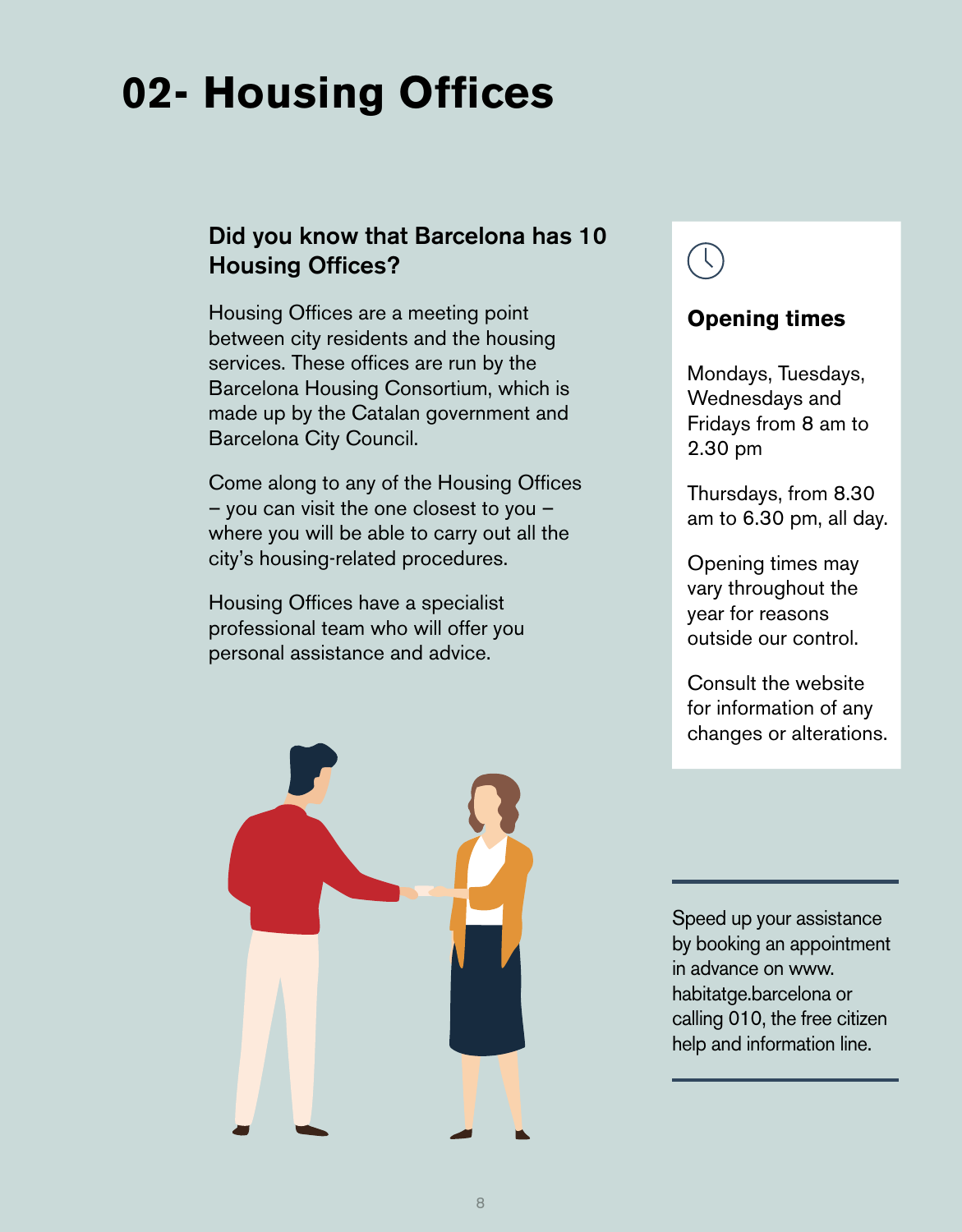Each of the city's districts has a Housing Office offering you services such as information on available grants and subsidies, legal advice and mediation services. You will receive assistance at any Office in the network, but here is a list of the ones you will find nearest you:

Horta-Guinardó Housing Office Calle del Llobregós, 175-189

Nou Barris Housing Office Plaza Major de Nou Barris, 1

Sant Andreu Housing Office Calle de Joan Torras, 49

Sant Martí Housing Office Rambla del Poblenou, 154

Eixample Housing Office Calle de Alí Bei, 13-15

Ciutat Vella Housing Office Plaza de Salvador Seguí, 13

Sants-Montjuïc Housing Office Calle de Antoni de Capmany, 23

Les Corts Housing Office Calle del Remei, 9

Sarrià- Sant Gervasi Housing Office Calle de Canet, 24

Gràcia Housing Office Calle de Francisco Giner, 14

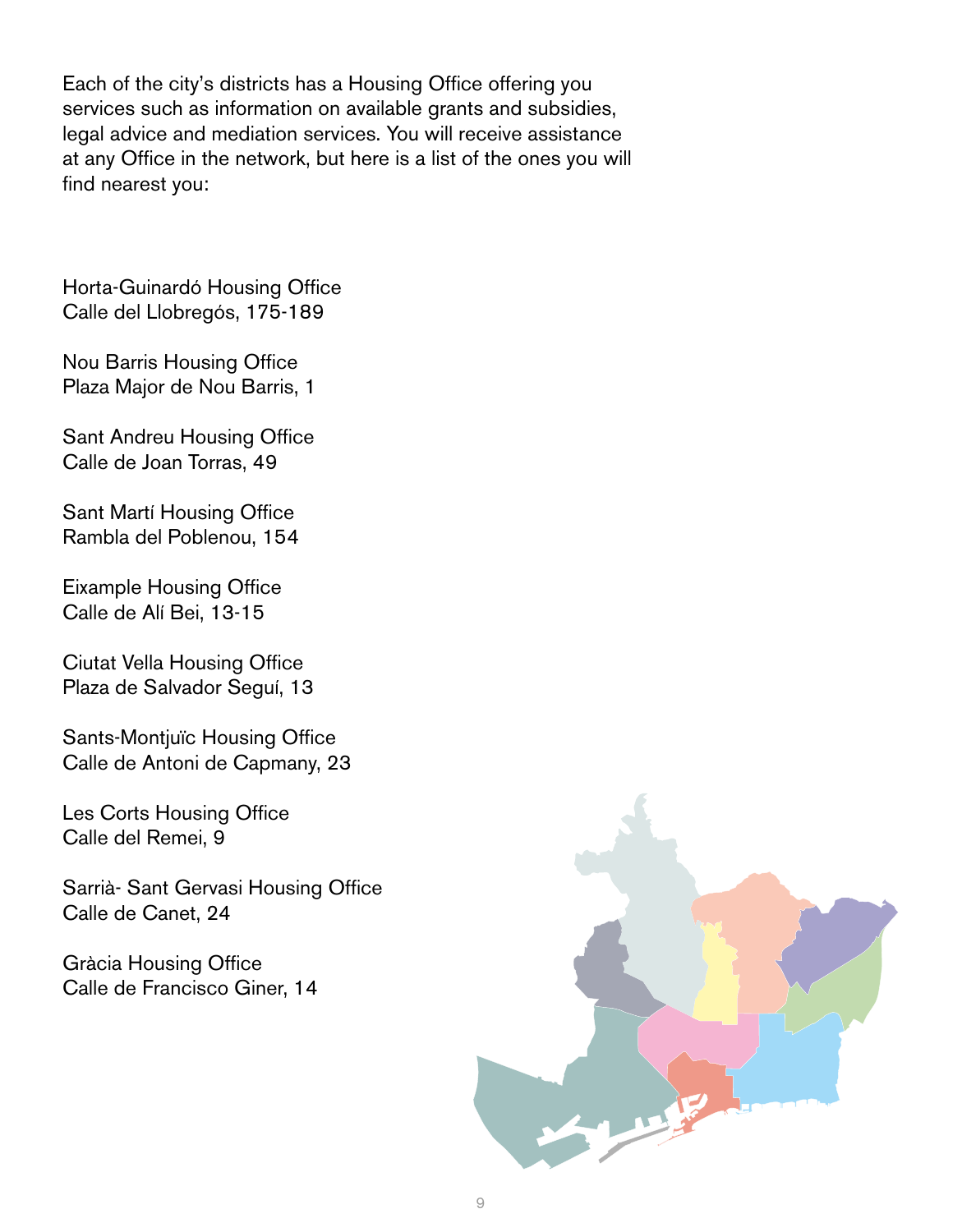### **03- Are you having problems paying your rent?**

If you are unable to pay your housing rent, you do have financial help and assistance services at your disposal to protect you from the risk of residential exclusion.

This financial assistance is designed to enable people in vulnerable situations to pay their rent and thereby keep their home and to prevent their situation from ending up in an eviction process.

People with a low or moderate income can opt for various types of subsidy, depending on their circumstances. Consult those available, and the terms and requirements for applying for them.

All the subsidies in Barcelona are processed through the Housing Offices, irrespective of the authority that grants it.

#### **Mediation for tenants**

Besides requesting financial aid, you can ask for advice from the Housing Office mediation services, should you be at risk of losing your rented home, to find out about and understand your situation and receive the advice and support you need.

Mediation takes place between the property owner (lessor) and the tenant (lessee) where the latter is at risk of being evicted because of financial difficulties (nonpayment, arrears, legal action).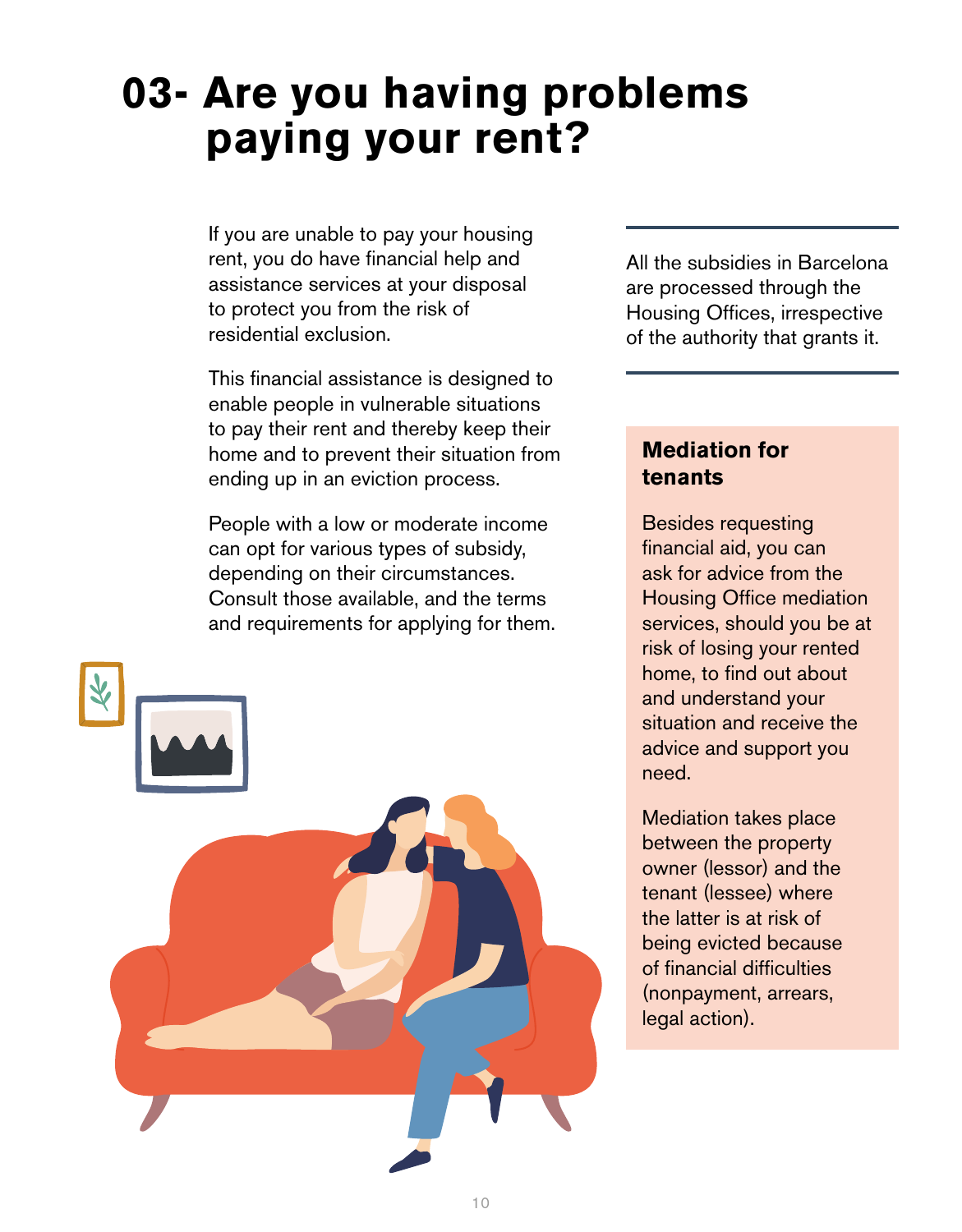#### Subsidies resulting from the mediation service

#### Recipients:

People with difficulties paying their rent, arising from a mediation process.

Family income limit: 2 - 2.5 - 3 times the IRSC\*, depending on the unit.

Maximum monthly rent:  $\epsilon$  900

Authority that awards the subsidy:

Barcelona Housing Consortium.

#### Subsidy for rent payments

#### Recipients:

People who are up to date but having difficulty in paying their rent.

#### Family income limit:

2 - 2.5 - 3 times the IRSC\*, depending on the unit.

Maximum monthly rent: € 750.

Authority that awards the subsidy: Catalan Housing Agency.

#### Subsidy for paying rent arrears

#### Recipients:

People with monthly rent arrears caused by unforeseen circumstances, such as job loss.

Family income limit: 2 - 2.5 - 3 times the IRSC\*, depending on the unit.

Maximum monthly rent: € 750.

#### Authority that awards the subsidy:

Catalan Housing Agency.

#### Subsidies for rent payments

#### Recipients:

People who are up to date but having difficulty in paying their rent.

Family income limit: 2.8 times the IRSC\*.

### Maximum monthly rent:

 $\in$  600 ( $\in$  900 for large families).)

#### Authority that awards the subsidy:

Catalan Housing Agency / Spanish Ministry of Public Works

\*Income Sufficiency Indicator (IRSC). The current value for this indicator is € 569.12 a month and € 7,967.73 a year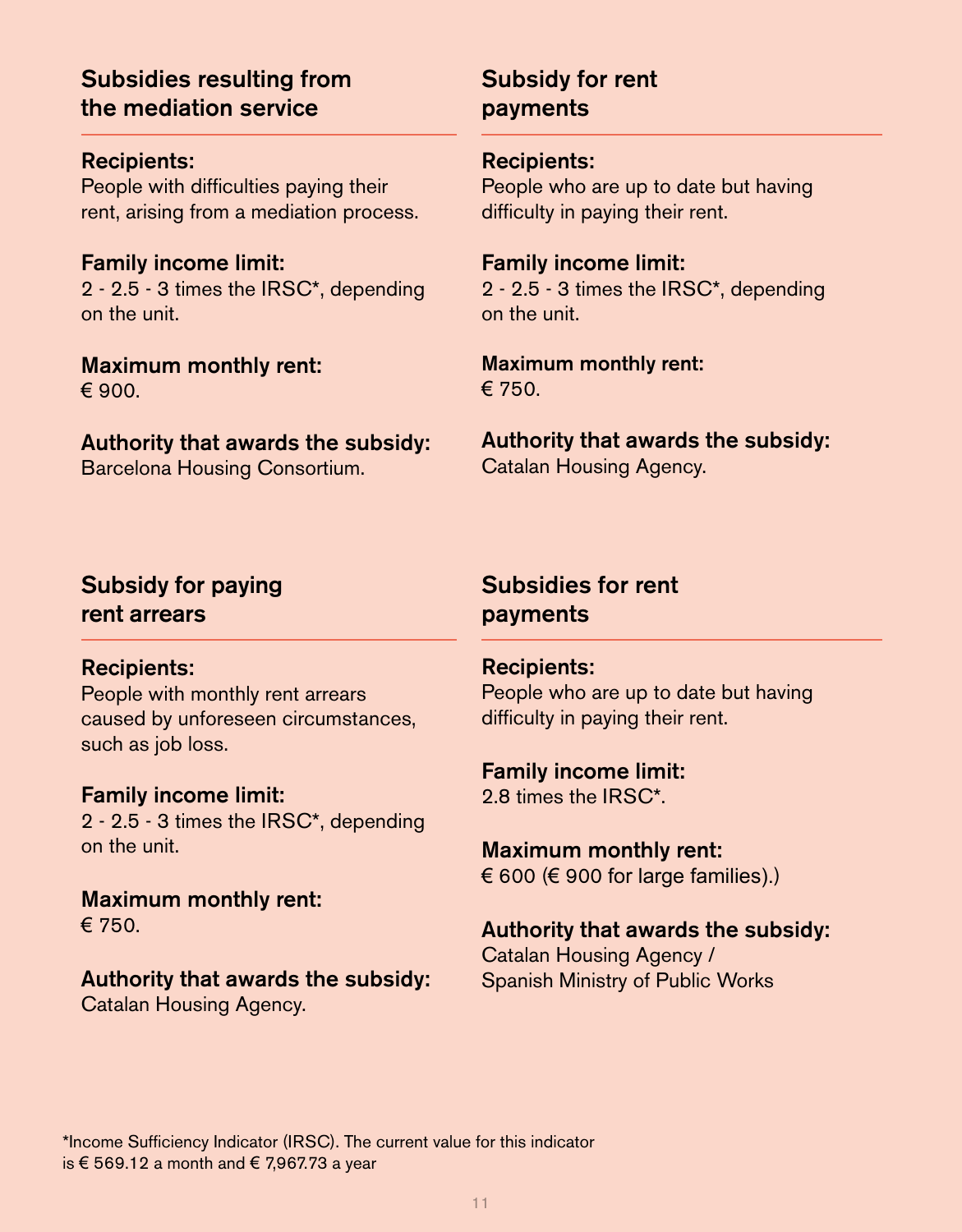### **04- Are you having problems paying your mortgage?**

Do you have problems meeting your mortgage payments or are you in arrears for unforeseen reasons?

In that case, there is a subsidy to prevent you from losing your home as a result of not meeting your mortgage payments or being in arrears for unforeseen reasons.

It is important you receive the right help and information to protect you from an extreme situation such as losing your main home.

The mortgage aid is aimed at helping people in vulnerable situations to keep their usual home.

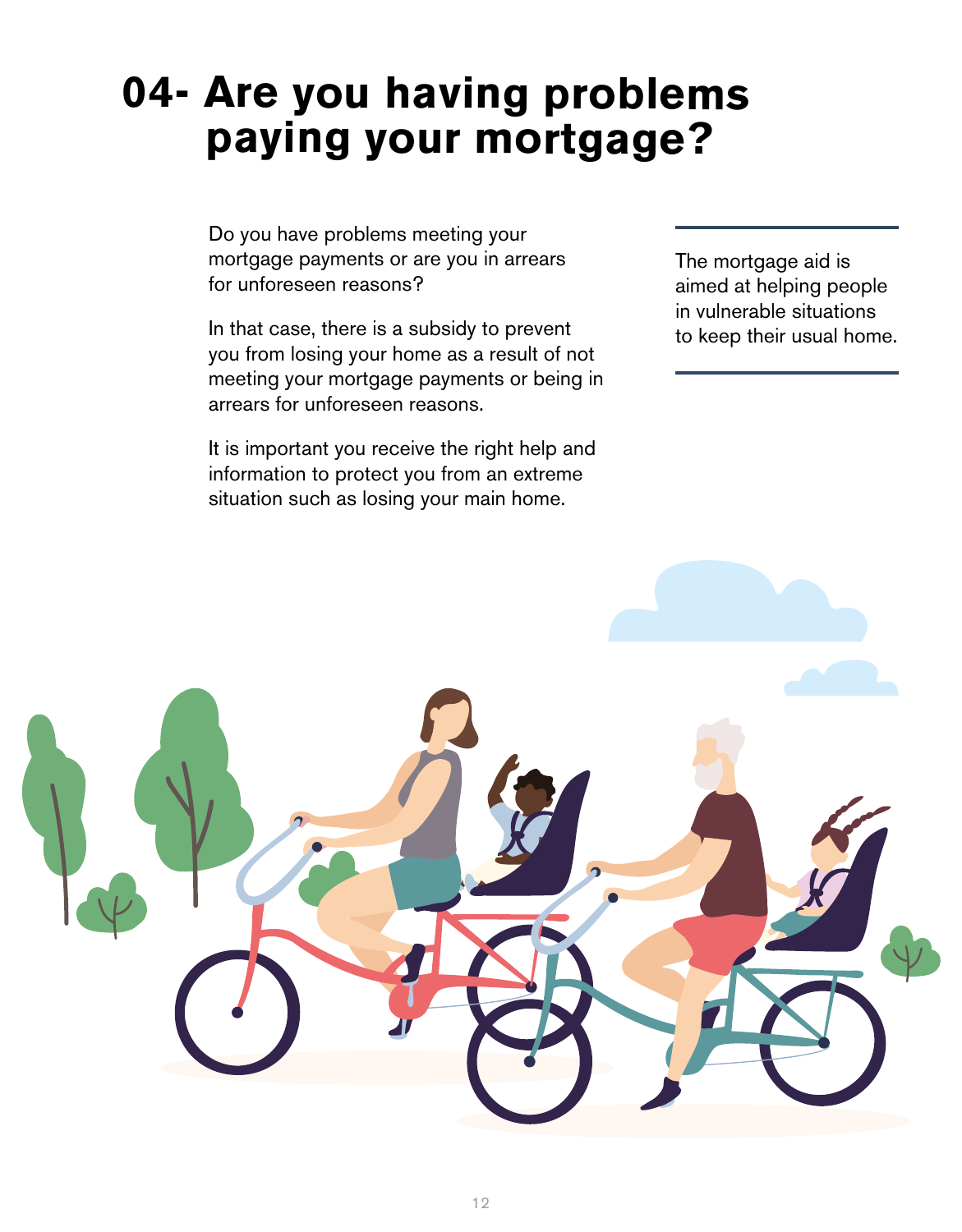#### Help in paying mortgage arrears

You can request this subsidy provided you meet the requirements. Applicants must live in Barcelona and be at risk of losing their regular residence for not paying their mortgage instalments. The main requirements and parameters for this subsidy are:

#### Recipients:

People in arrears on their mortgage caused by unforeseen circumstances.

#### Family income limit:

2 - 2.5 - 3 times the IRSC\*, depending on the unit.

Maximum monthly instalment:  $\epsilon$  900.

Authority that awards the subsidy:

Catalan Housing Agency.

#### **Advice on mortgage arrears**

If you are at risk of losing your home for financial reasons and you need advice on your mortgage or mediation with your bank, go to your district Housing Office and ask for the Ofideute service.

This service offers you information and helps to resolve disputes between city residents and the banks. Its aim is to avoid the use of aggressive debtrecovery channels and risks of eviction.

Ofideute is a tool for people and families with mortgages who are at risk of losing their regular residence but also at sureties at risk of losing their main home because of nonpayment.

\*Income Sufficiency Indicator (IRSC). The current value for this indicator is € 569.12 a month and € 7,967.73 a year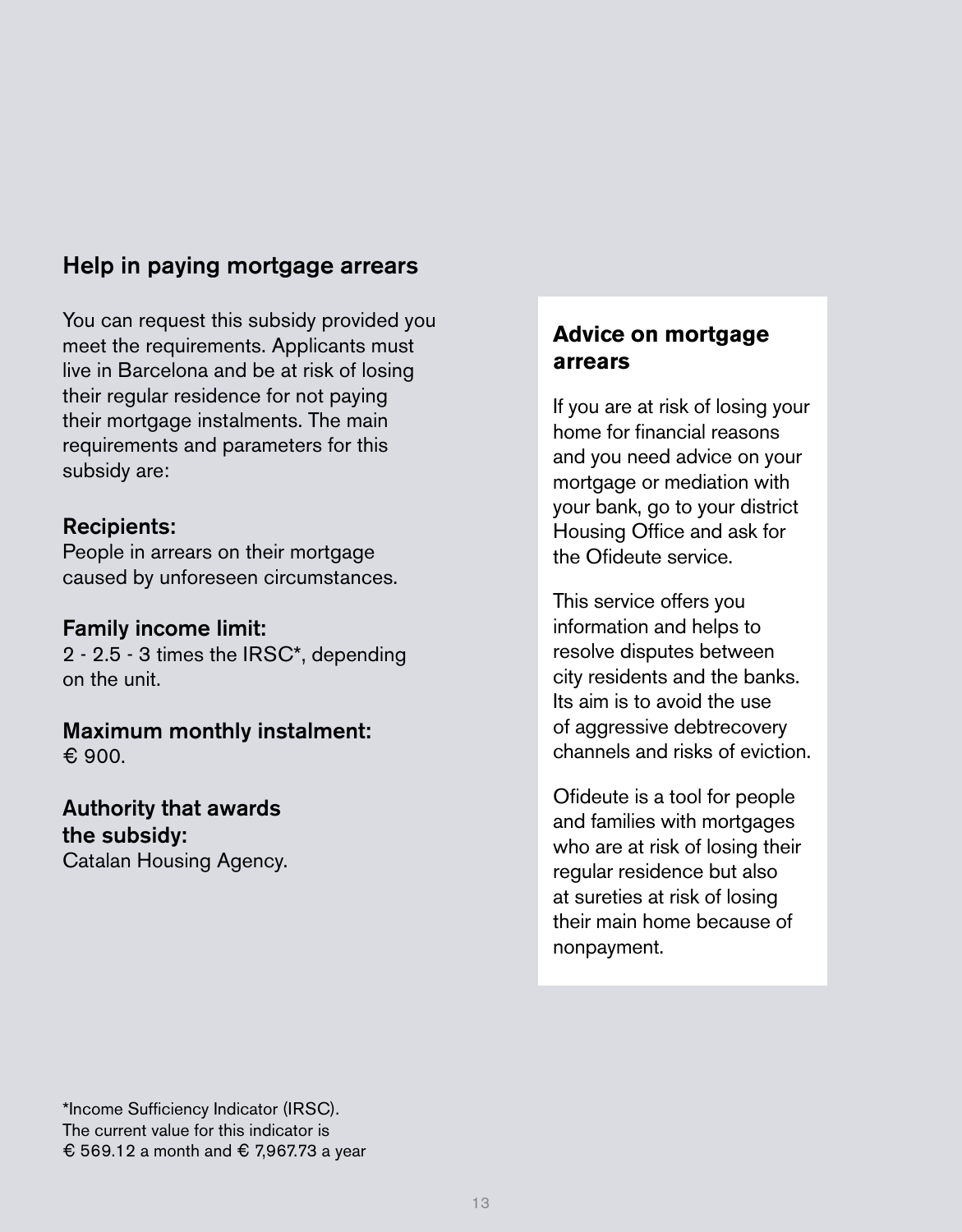### **05- Have you lost your home?**

People who have lost their home or find themselves at risk of losing it have a help and mediation service at their disposal that is designed to prevent and stop evictions. And, when that does not prove possible, it attempts to provide those affected with a decent relocation.

The Housing Offices work with other municipal service teams to provide people with support, advice and information so as to minimise the effects of such situations.

All the services are aimed at preventing the residential exclusion of people who have lost their home.

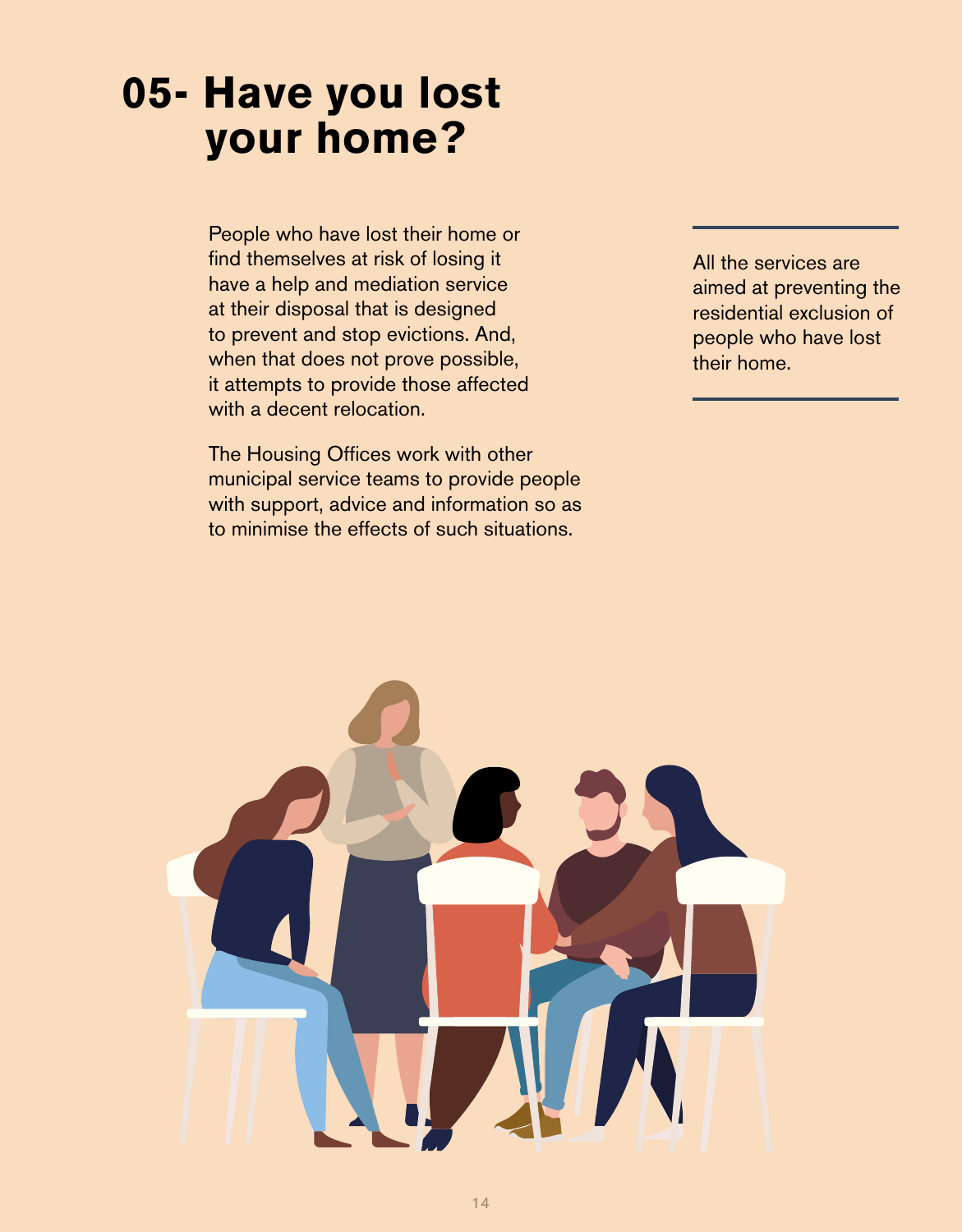#### Prevention

Various mediation and action services aimed at preventing evictions are carried out through the Housing Offices. Specialist teams coordinate with the other municipal services, such as social services, to mediate and provide support in processes where there are people who could end up being evicted.

These teams promote a service that includes negotiating with the property's owners, whether natural or legal persons, coordinating the municipal teams involved and managing the necessary measures for reducing the effects that loss of a home can have if that eventually happens.

#### Help with the loss of a home

There is a specific subsidy for supporting people who are in the process of being evicted. These are the main details of the subsidy, which can be processed in Barcelona's Housing Offices:

#### Recipients:

People who have lost their home as a result of an eviction process or foreclosure on their mortgage and who have a leasehold or are looking for housing.

#### Family income limit:

2 - 2.5 - 3 times the IRSC\*, depending on the unit..

#### Cuota mensual máxima:

€ 750.

### Authority that awards the subsidy:

Catalan Housing Agency.

#### Rehousing

If you are in the process of being evicted, you can turn to one of the Housing Offices and ask for help. Services and financial help are available for people affected in order to promote rehousing in decent accommodation for social emergencies and also on the private market in the form of rent subsidies.

You will find the necessary advice and support at any Housing Office. However, in the event of an emergency, there is also the Barcelona Emergencies Centre (CUESB) which you can call on free-phone 900 703 030.

The centre has a specialist team who will assist you should you require temporary emergency accommodation.

\*Income Sufficiency Indicator (IRSC). The current value for this indicator is € 569.12 a month and € 7,967.73 a year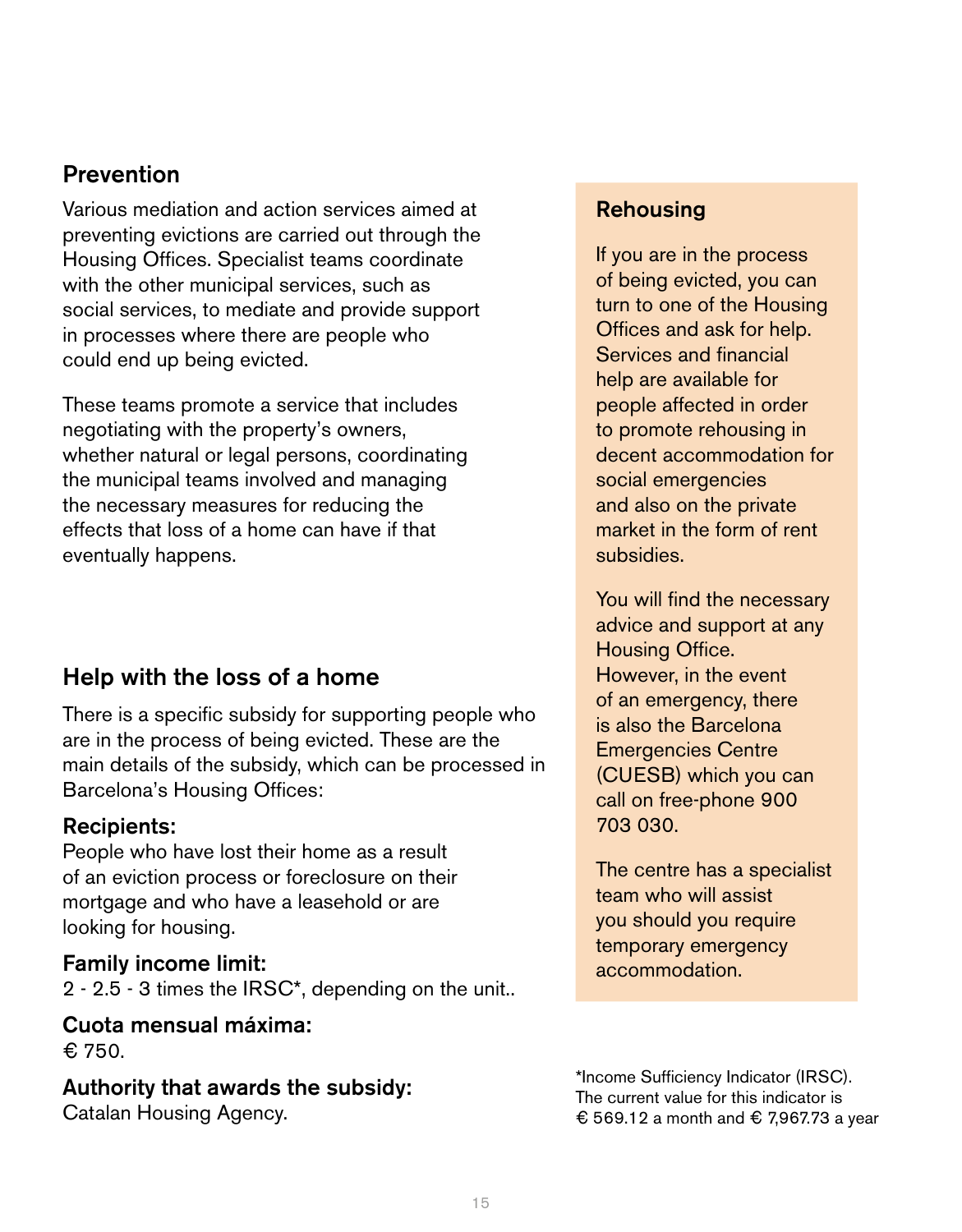### **06- Are you interested in gaining access to public housing?**

Barcelona has a stock of quality public housing at social rental prices, which means belowmarket prices.

The body responsible for building and managing these homes in the city is the Barcelona Municipal Institute of Housing and Renovation (IMHAB). Find out more about the current public stock and the regulated procedure for requesting a home with these features.

The aim behind the public housing stock is to promote quality homes at low prices and provide everyone with access to housing.

#### First step: registration with the Register of Applicants for Social Housing

To opt for officially protected (social) housing in the city you will need to register with the Barcelona Register of Applicants for Social Housing . Book an appointment with your nearest Housing Office to find out the terms and conditions for registering and what the procedure is.

This is a permanent register and any Barcelona resident may register with it at any time, through any of the channels at their disposal.

Once registered, applicants who meet the requirements will be able to take part in the housing allocation processes.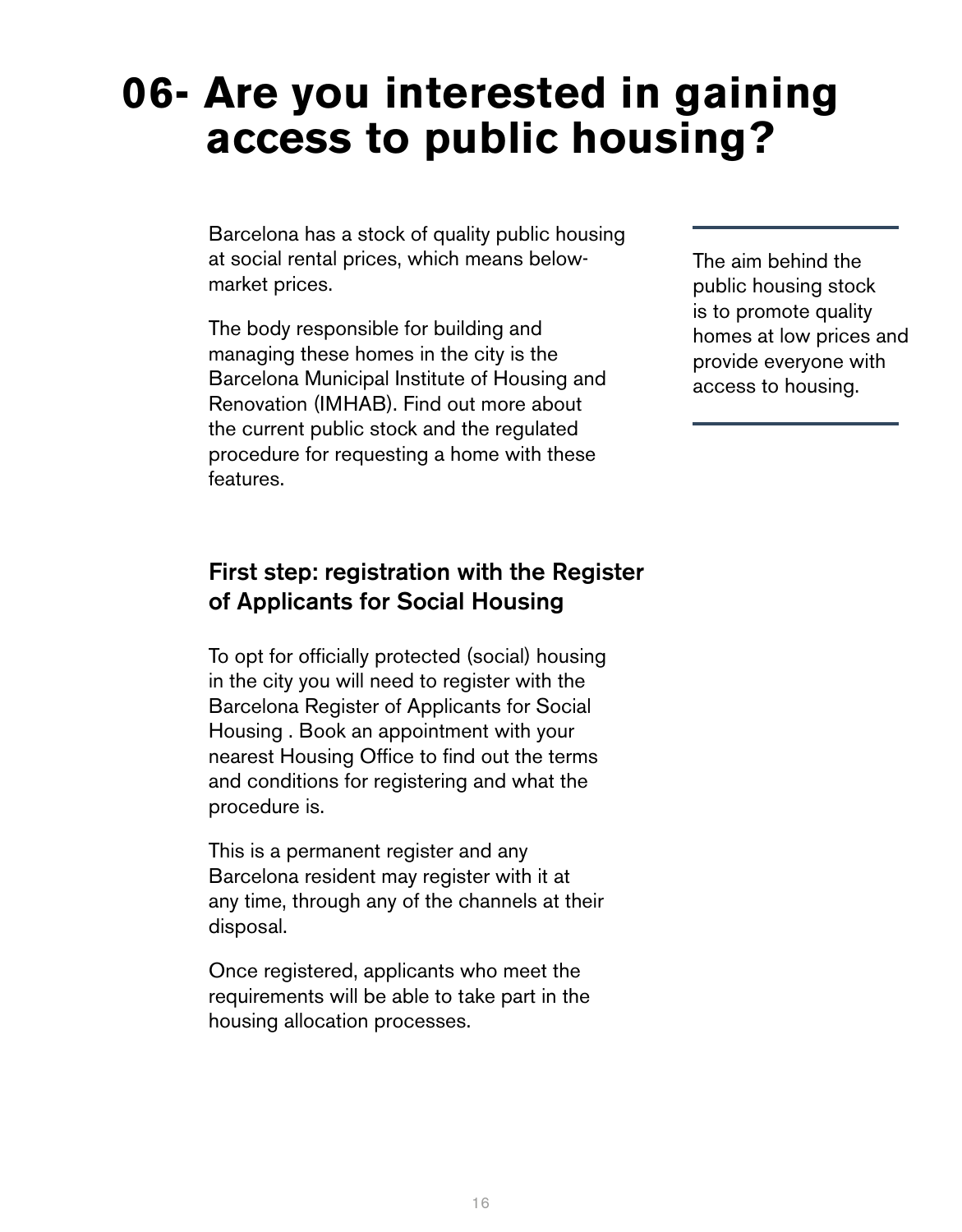#### What types of public housing are there?

#### Rental housing, which is divided into two large groups:

- Flats with services for elderly people: aimed at people over the age of 65 who are offered a safe, adapted and comfortable home in the city. They have all the services and care that elderly people need: 24-hour specialist service, direct personal assistance at the centre and telecare.
- Public lease: rented housing aimed at every person or cohabitation unit in need of housing. To access any of these housing allocations you need to be registered with the Register of Applicants for Social Housing and meet the requirements it stipulates.

**Building leases:** in the case of building leases, ownership of the building - but not the land it stands on - is transferred for a certain period of time, which is specified when the right is created. After that period has ended, the building's ownership returns to the Public Authority.

#### Promotions for people affected by urban

development: these are homes for rent or sale for individuals or cohabitation units affected by urbanplanning redevelopment projects for improving the city.

#### Direct promoter-awarded promotions:

properties that have been left vacant after the awarding processes and which are transferred to promoters, who are responsible for marketing and awarding them.





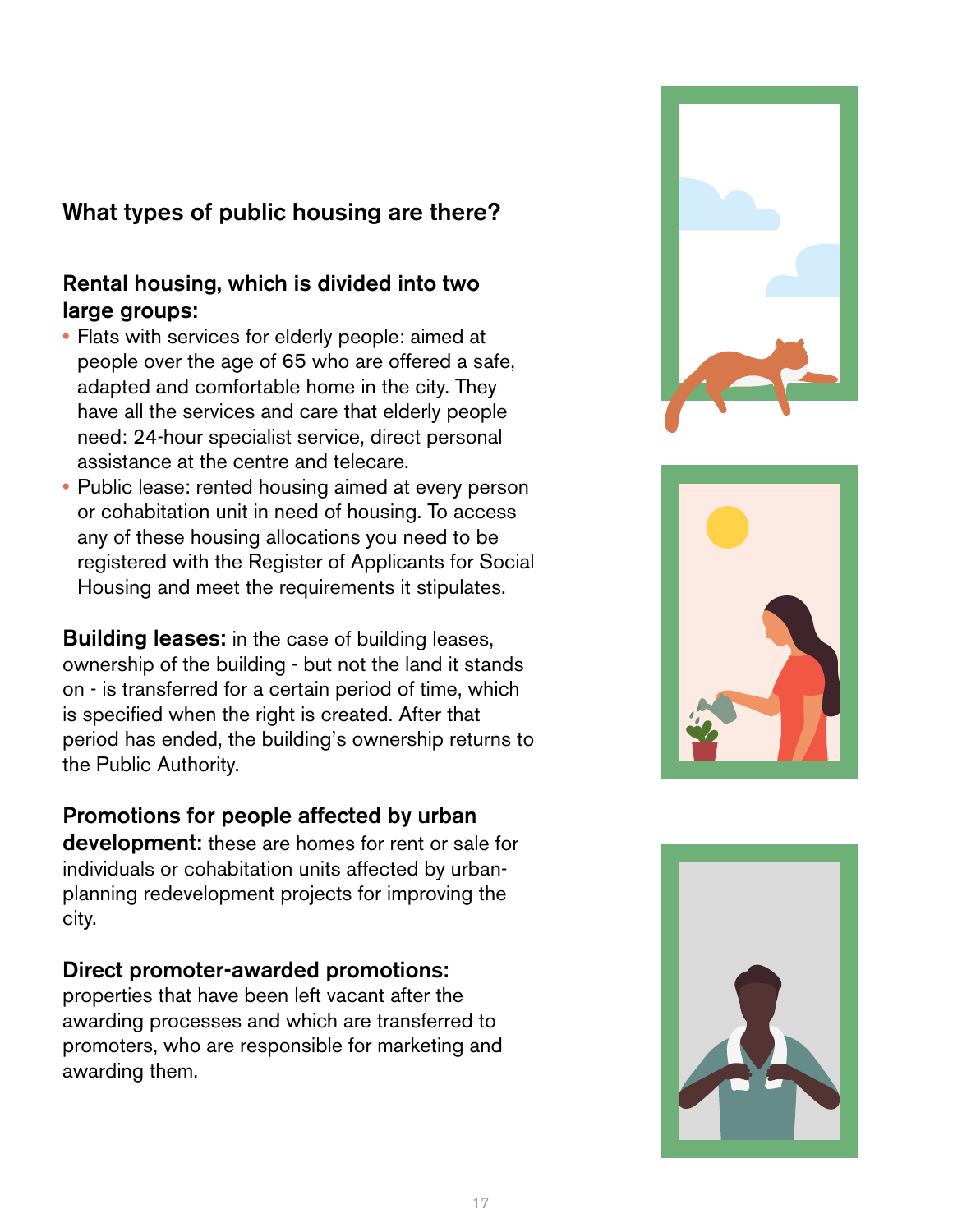### **07- Would you like to rent out your home with guarantees?**

The Rental Housing Pool offers owners guarantees and enables tenants to access private housing at affordable prices.

#### Reasons for including a flat in the Pool

#### You are fully guaranteed:

- Guaranteed rent payments, with specific monitoring so that you will always receive your rental income.
- Coverage of your home under a multi-risk household insurance policy.

#### You enjoy subsidies and other advantages:

- You will receive an incentive for including your flat in the Pool:  $\epsilon$  1,500 if the flat you have is vacant or, in the case of flats that are rented out, a sum equivalent to arrears of up to a maximum of € 6,000. In either case, conditional on signing the lease and subject to the relevant call for subsidy applications.
- You will be able to renovate your flat with a grant of up to a maximum of  $\epsilon$  20,000, subject to a technical evaluation of the flat and for 5-year leases. Conditional on signing the contract and subject to the call for grant applications.

#### **Do you want to opt for a flat from the Rental Housing Pool?**

If you want to register as a housing applicant with the Barcelona Rental Housing Pool, you can visit any of the city's Housing Offices.

For any queries or complaints, tenants in a dwelling leased through rental-pool mediation can submit a request or a written document at any Housing Office.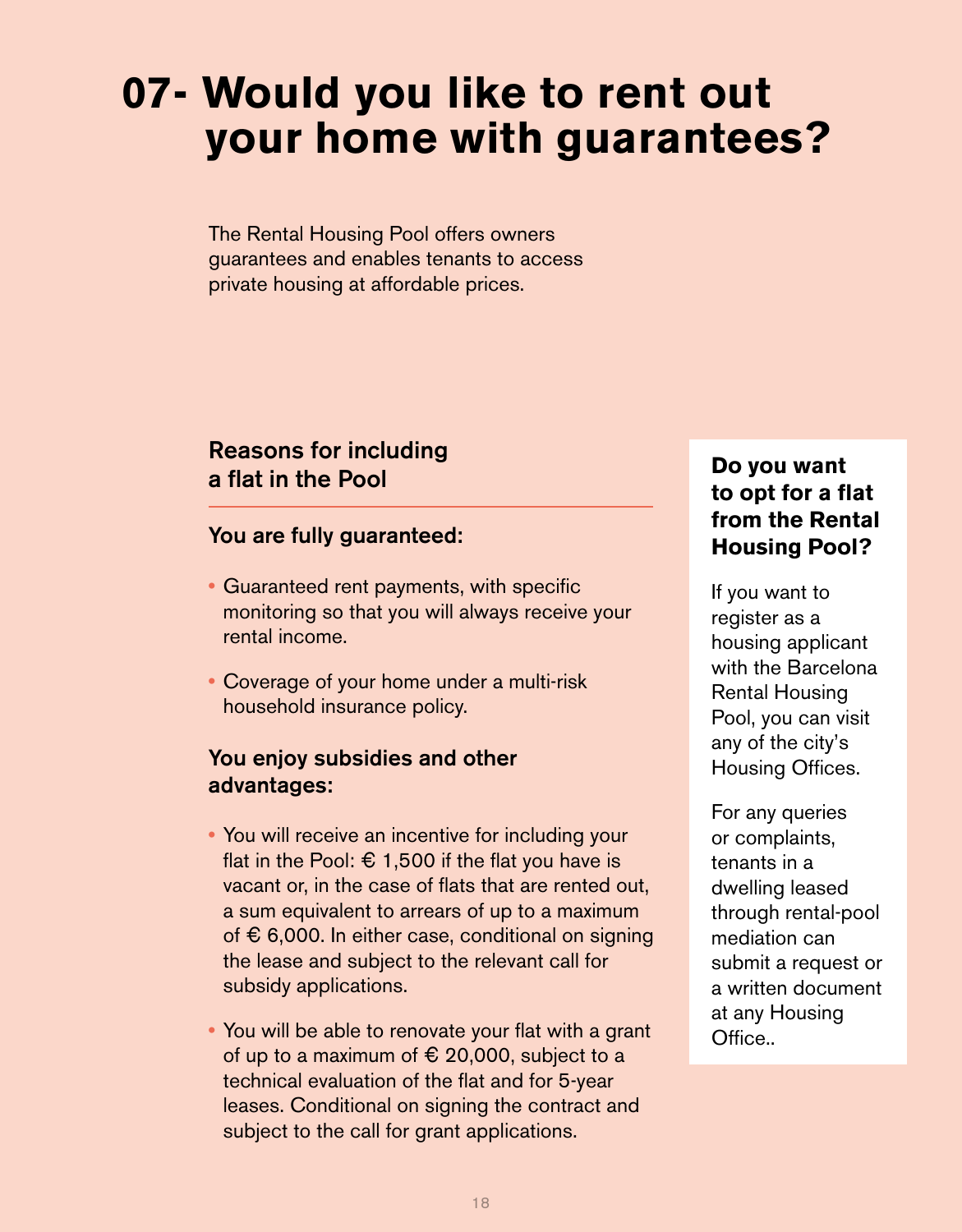• You will obtain a subsidy for 50% of the total property tax due during the lifetime of the lease, subject to annual applications.

#### You will have all the facilities for carrying out procedures:

- You will enjoy legal defence insurance coverage and a legal advice service.
- You will have access to a professional advice service and to processing your property's habitability certificate (CH) and energy-efficiency certificate (CEE), except rates, conditional on signing the lease.
- We will ensure the smooth running of the lease and provide mediation between the parties where necessary.

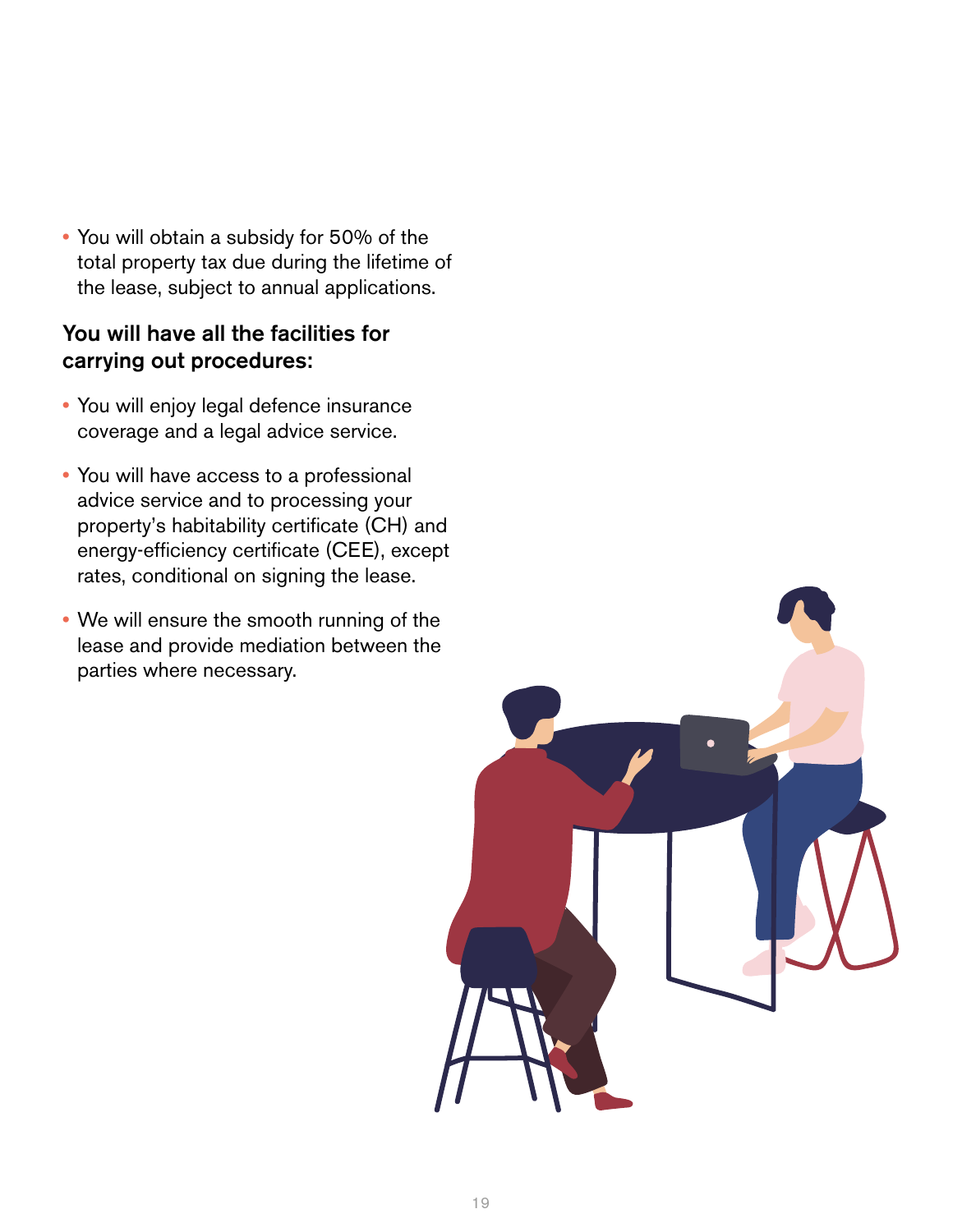### **08- Do you want to renovate your home?**

If you would like to renovate your home, check out the renovation grants for interior alterations, the comprehensive structural renovation of buildings and energy-efficiency measures for improving people's well-being and quality of life.

Because living in a home in good state of repair has a positive impact on our health.

To benefit from renovation grants, flats must be used as regular and permanent residences. As for buildings, 70% of their surface area (excluding the ground floor) must be used for usual residences. In addition, they must have been built before 1993, except in the cases of accessibility-improvement work or energyefficiency and generation initiatives.

**Application** requirements, aid amounts and terms and conditions can be consulted at housing offices and on the [www.habitatge.](www.habitatge.barcelona) [barcelona](www.habitatge.barcelona) website

Where a dwelling is vacant and without residential use, aid will only be allocated if the owners commit to it being included in Barcelona's Rental Housing Pool once it has been renovated.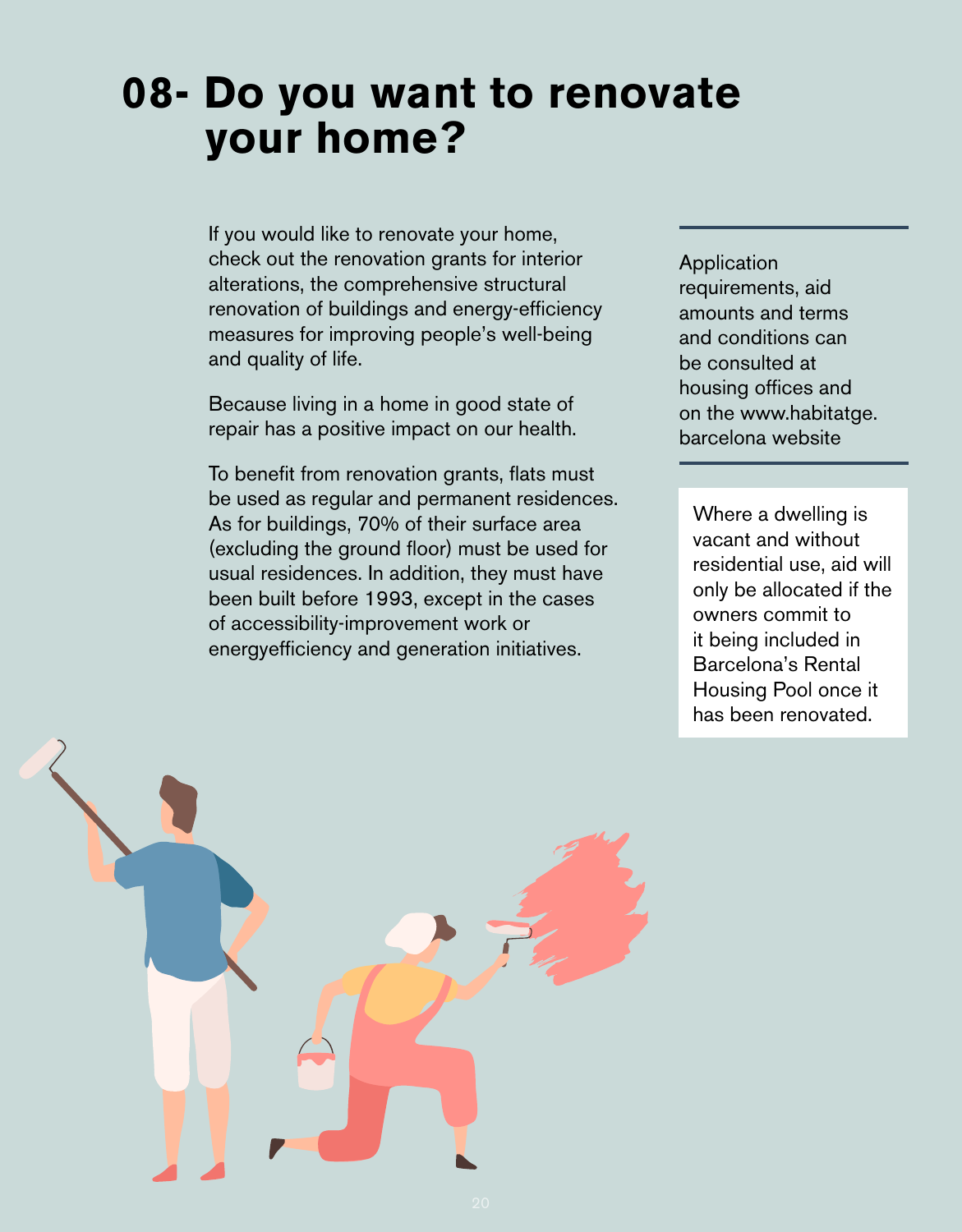

#### Energy renovation grants

This call for grant applications promotes work to boost energy efficiency in buildings.

The percentage of the grant varies according to the type of work and the following are examples of the kind of work funded:

- Renewable energy generation using solar thermal or photovoltaic panels.
- Centralising facilities and replacing utility supply systems with more efficient ones.
- Comprehensive energy improvement work (insulation, energy audits).
- Work on façades, roofs, terraces, dividing walls and light wells.

#### Aid for interior renovations

Renovating home interiors is key to making housing decent. There are grants available for the following types of work:

- Adapting interior mobility (removing architectural barriers, installing lifts, replacing bathtubs with showers and so on).
- Sustainability improvements (insulation, replacing doors and windows, etc.)
- Installing utilities (water, electricity and gas supplies).
- Improving bathroom and kitchen furniture in flats incorporated into the Rented Housing Pool.

These grants can be requested by owners or tenants, with the owner's consent, on condition that the dwellings are for family units whose annual income does not exceed € 25,000.

#### Building renovation grants for communities of owners

Grants are available for renovation work intended to help make communal spaces healthier, more accessible and more efficient, as in the following cases:

- Structural pathologies that can affect a building's safety.
- Non-structural work on facades, courtyards, light wells, roofs, party walls, stairs, halls, etc.
- Accessibility improvements (installing lifts and service lifts, levelling floors, adapting doors and corridors, building ramps, etc.)
- Removing materials that are obsolete or in poor condition from sanitation, water, electricity and gas systems, unifying antennas, re-arranging airconditioning appliances and fireprevention facilities.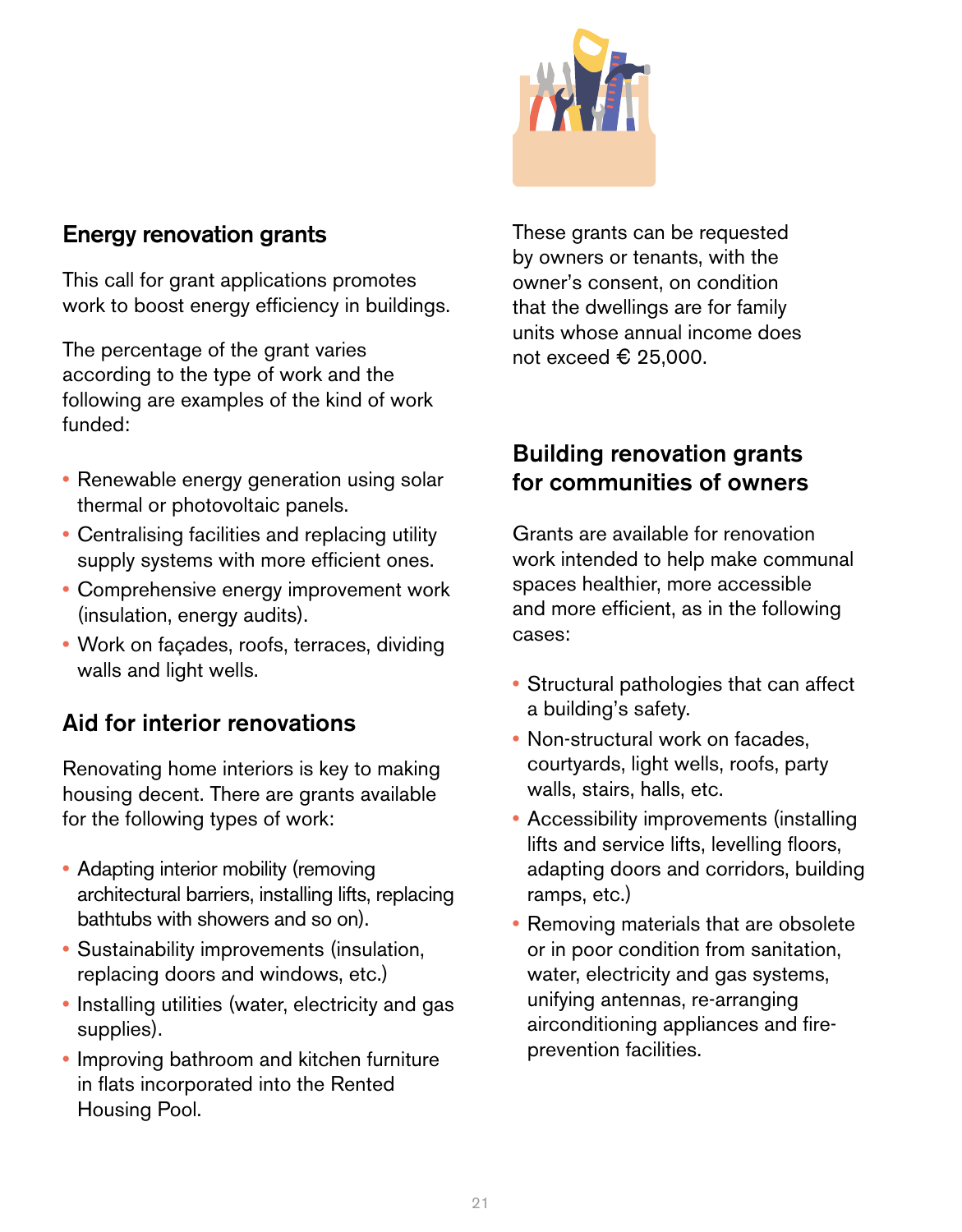### **09- Do you know your energy rights?**

If you have financial difficulties paying your electricity, water and gas bills or you are unable to keep your home at an adequate temperature during the winter or summer, visit your district's energy advice point (PAE). There you will be given the assistance you need nergy rights.

Barcelona City Council's energy advice points offer the necessary information, assistance and advice for safeguarding your energy rights and preventing utility companies from cutting off the supply of people in financially vulnerable situations.



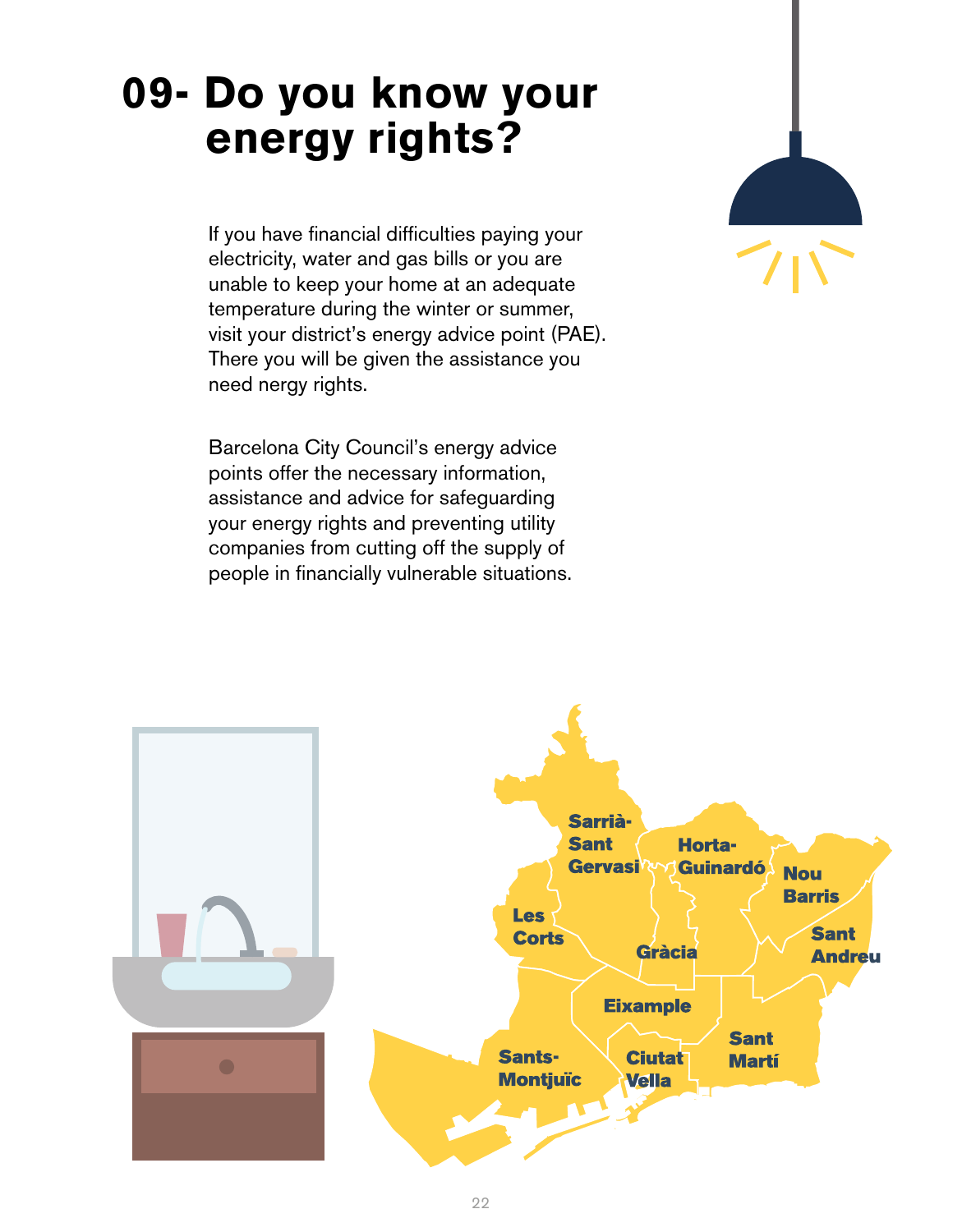#### Go to the energy advice points in these cases:

- You have received a default notice. If you have received a default notice and you cannot afford to pay your bill, you district's energy-assessment point will assess your situation and start proceedings to prevent it from getting worse.
- You have received a supply-cut notice. The City Council's assistance services will assess your situation and prevent your supply from being cut off during the process. Once the risk of residential exclusion has been verified, a report will be drawn up to halt any order to cut off the utility supply.
- Your utility supply has been cut off. The assistance services will help you to get it reconnected and process the request for the report that will confirm your situation of residential exclusion and compel the utility companies to maintain your supply.

#### Other services

You can also ask for guidance at energy advice points if you need help negotiating with your utility companies or with requesting supplies, if you want information on the services and rates you have contracted and if you want to receive guidance on improving the energy efficiency of you home.

#### Where can you find them?

PAE Nou Barris Centre Cívic Zona Nord. Carrer de Vallcivera, 14

PAE Nou Barris Casal de Barri Verdum. Carrer de Luz Casanova, 4

PAE Ciutat Vella Ciutat Vella Housing Office. Plaça de Salvador Seguí, 13

PAE Eixample Eixample Housing Office. Carrer d'Alí Bei, 13-15

PAE Sant Martí Sant Martí Housing Office. Rambla del Poblenou, 154

PAE Horta-Guinardó Espai Llobregós. Carrer del Llobregós, 107

PAE Gràcia Gràcia Housing Office Carrer de Francisco Giner, 14

PAE Sant Andreu Sant Andreu Housing Office. Carrer de Joan Torras, 49

PAE Les Corts I Sarrià-Sant Gervasi Les Corts Housing Office. Carrer del Remei, 9

PAE Sants-Montjuïc Sants Housing Office. Carrer d'Antoni de Capmany, 23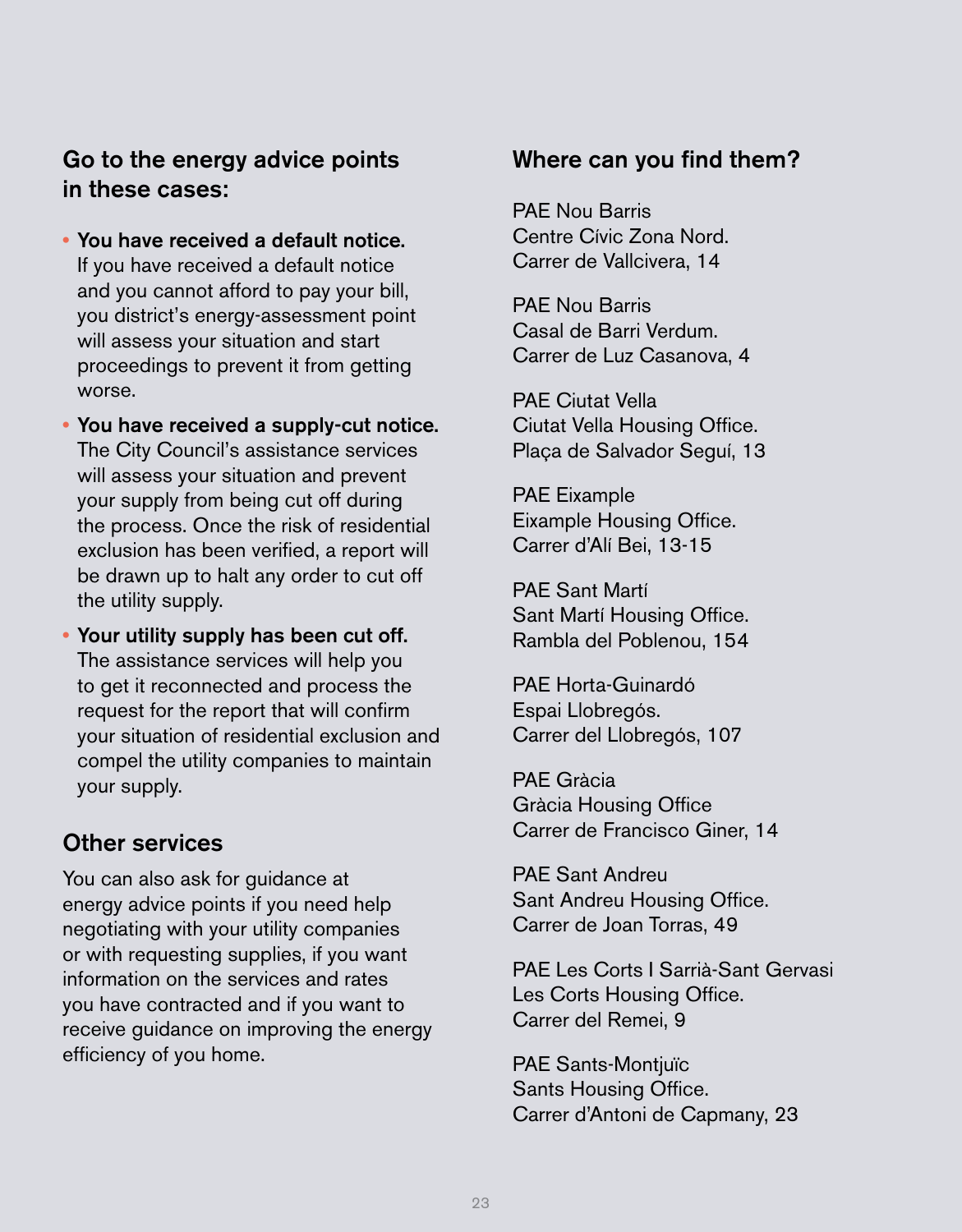### **10- What is cohousing?**

Did you know there is a way to promote housing jointly by sharing the management of communal spaces? The essence of cohousing is an association of people in a cooperative that gives them access to decent and affordable housing and the joint management of common spaces. The cooperative builds or renovates the building, becoming its owner, on a plot of land that may belong to the cooperative or be granted to it by a third party or be a publicly owned asset ceded to it by the City Council at a low price.

To support this housing formula, the City Council announced an official invitation to tender for municipal plots of land, aimed at cooperatives with cohousing projects.

Proposals had to provide for strict environmental criteria, spaces for promoting community life, shared use of basic infrastructures and co-responsibility for managing the building.

As a result of this invitation to tender, there are already four cohousing developments under construction on municipal land plots. Cohousing helps to avoid speculation, as cooperatives are nonprofit organisations. In addition, plots of land ceded by the City Council never stop being public.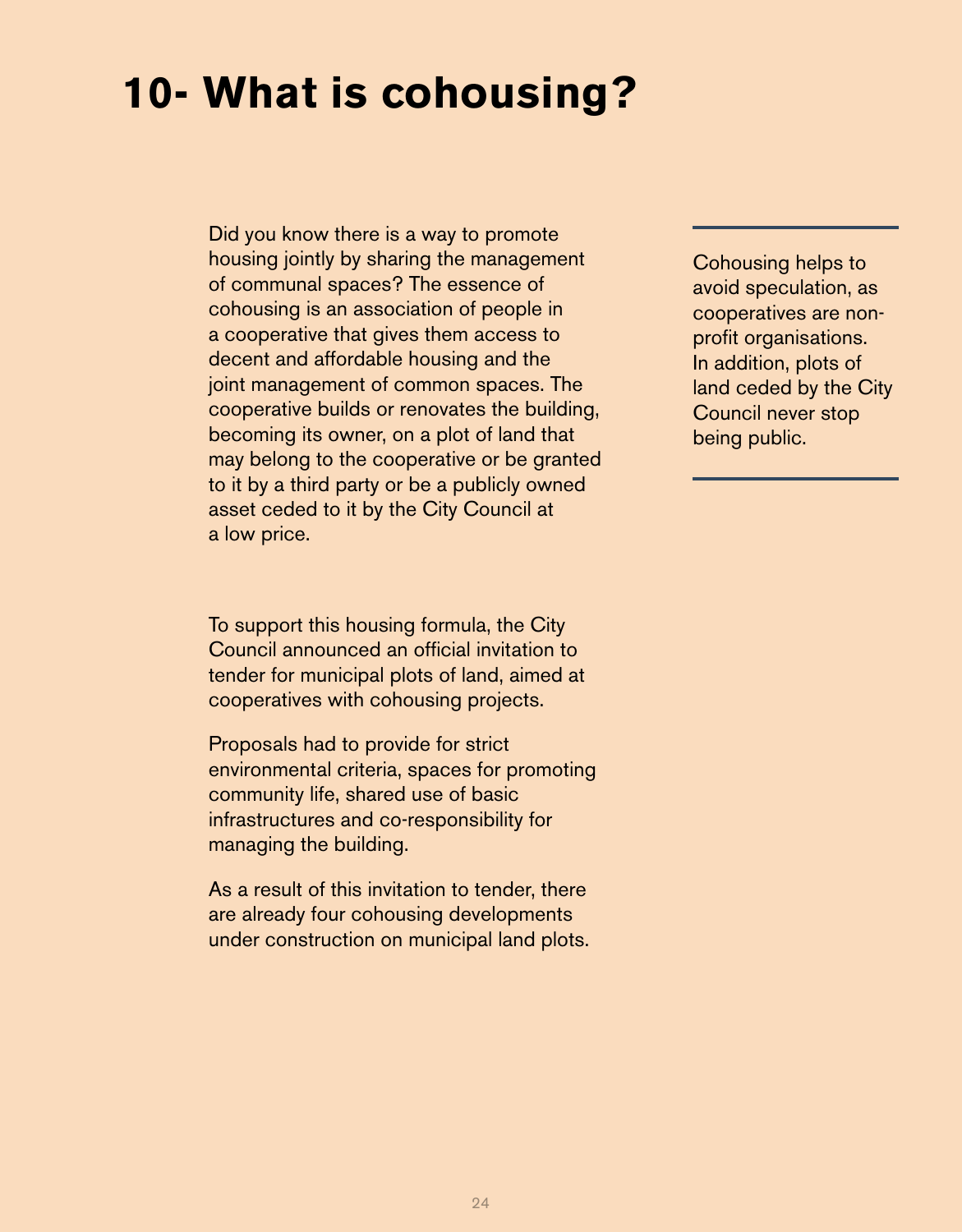#### An alternative model

Cohousing promotes networking between the City Council, cooperatives and ethical banks to contribute solutions and funding that enable access to housing.

It is also a model that encourages people to establish roots in the neighbourhood, through community management that involves all the property's residents.

On top of that, it helps to develop a new form of ownership that enables housing to be seen as a non-speculative asset.

#### Why the cohousing model?

- It gives you access to decent housing at below-market prices, through an initial investment and subsequent monthly payments.
- It offers you greater security, as you will have the home for a long period of time without any big changes to your monthly payments.
- There are no home owners in these residents' communities, only members who live in a system similar to that of an openended lease.
- You will be living in a community environment sharing common interests and spaces tha you will all manage together.



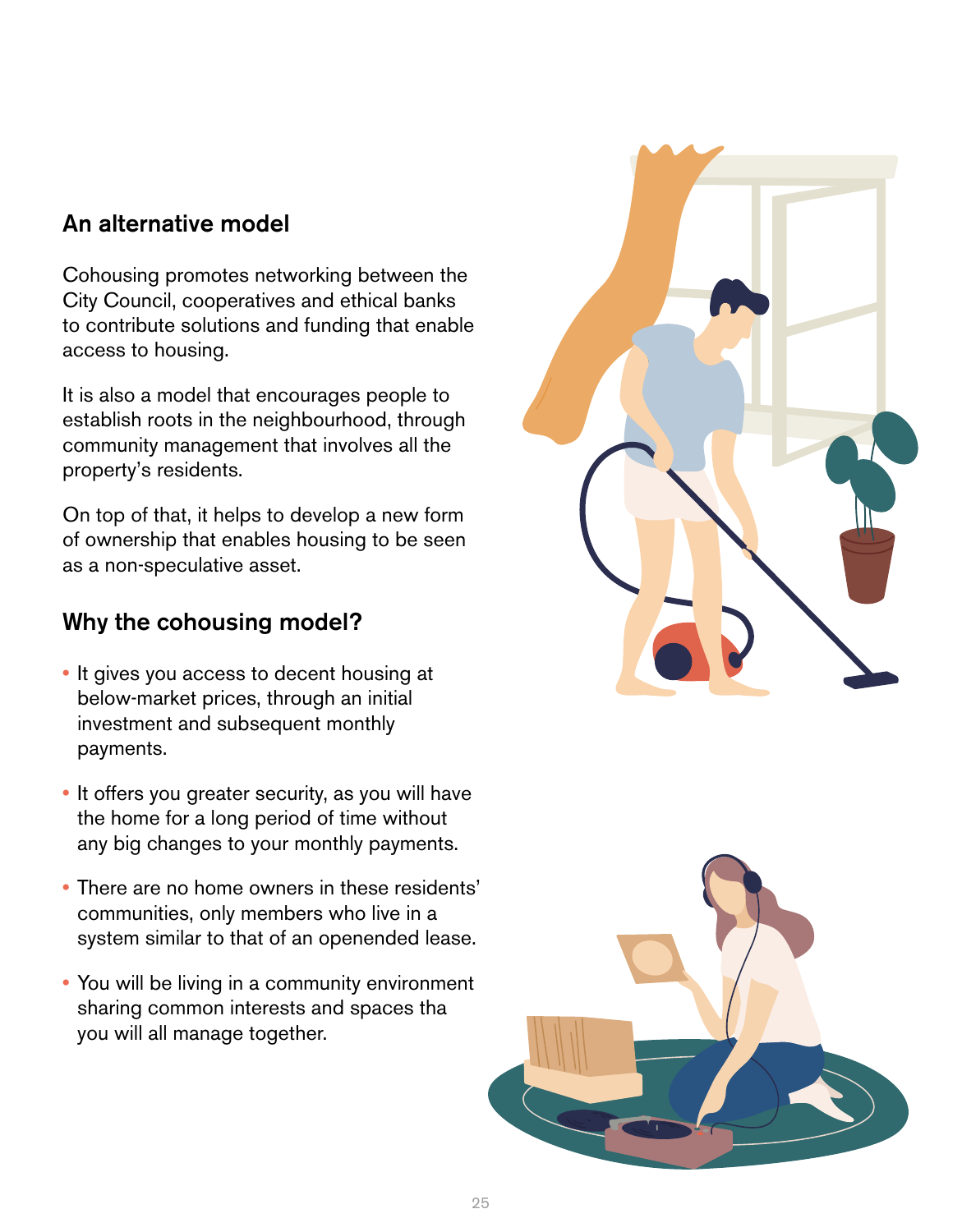### **11- Do you know what your rights and duties are under a lease?**

If you are looking for rented housing we recommend you find out what your rights and duties are and take note of a series of basic pieces of advice.

Before you rent a home, we recommend you take the state of the property into account. You need to make a thorough inspection and make sure that the property meets your needs. Check the state of the furniture and electrical appliances as well as the water, gas and electricity installations. Before you take any decision on your future home, you should try to find out about the area the building is in. Public transport and green spaces may be determining factors.

Consult the [www.habitatge.](www.habitatge.barcelona) [barcelona](www.habitatge.barcelona) website for all the rights and duties governing relations between property owners and tenants, and for basic advice when it comes to renting a home.

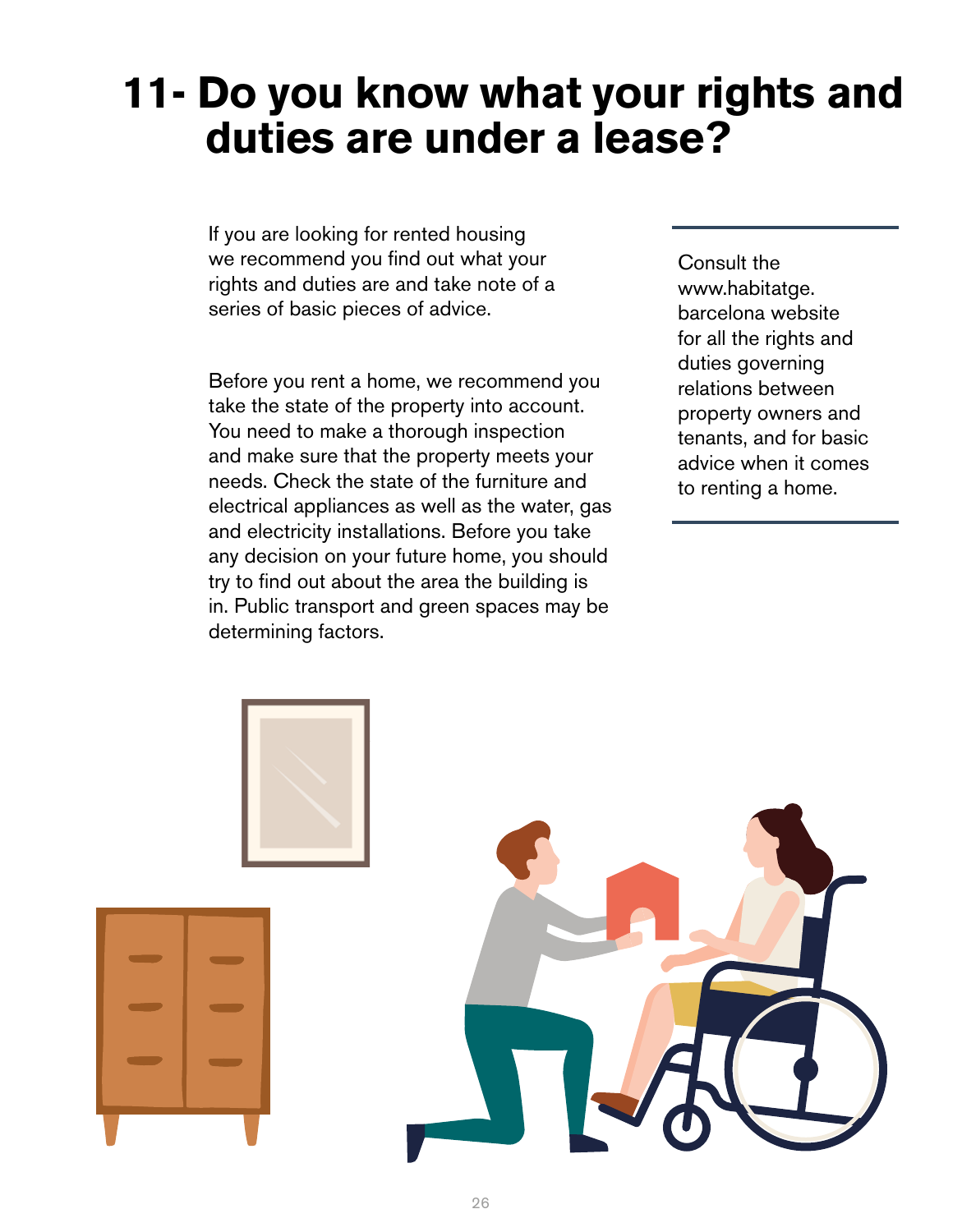

Bear the following in mind in any renting process:

#### Certificate of habitability

It is essential you confirm that the flat chosen has the corresponding certificate of habitability, that is, the document issued by the Catalan government that guarantees the home is fit to be lived in. This is crucial for registering for your water, gas and electricity supplies.

#### The lease

Read the lease carefully before you sign it and do not accept it if something is not clear to you. Clear up any queries before you commit yourself. If the flat is rented out to several people, it is advisable for all of them to appear in the lease as lessees.

#### Basic services

You need to check whether the basic utilities (electricity, water and gas) are connected. Although very often all that is required is a (usually free-of-charge) change of party to the utility service contracts, owners are not legally obliged to have them connected. If it is you who has to deal with entering into the utility service contracts, we recommend you find out the cost and waiting time.

#### Rights and duties

Both lessee and owner are subject to rights and duties that govern their responsibilities. You need to find out what they are because, for example, this means that owners have to receive a deposit as a guarantee that their home will be returned to them in good condition and the lessees have to get it back when the contract ends, provided no damage has been done to the home.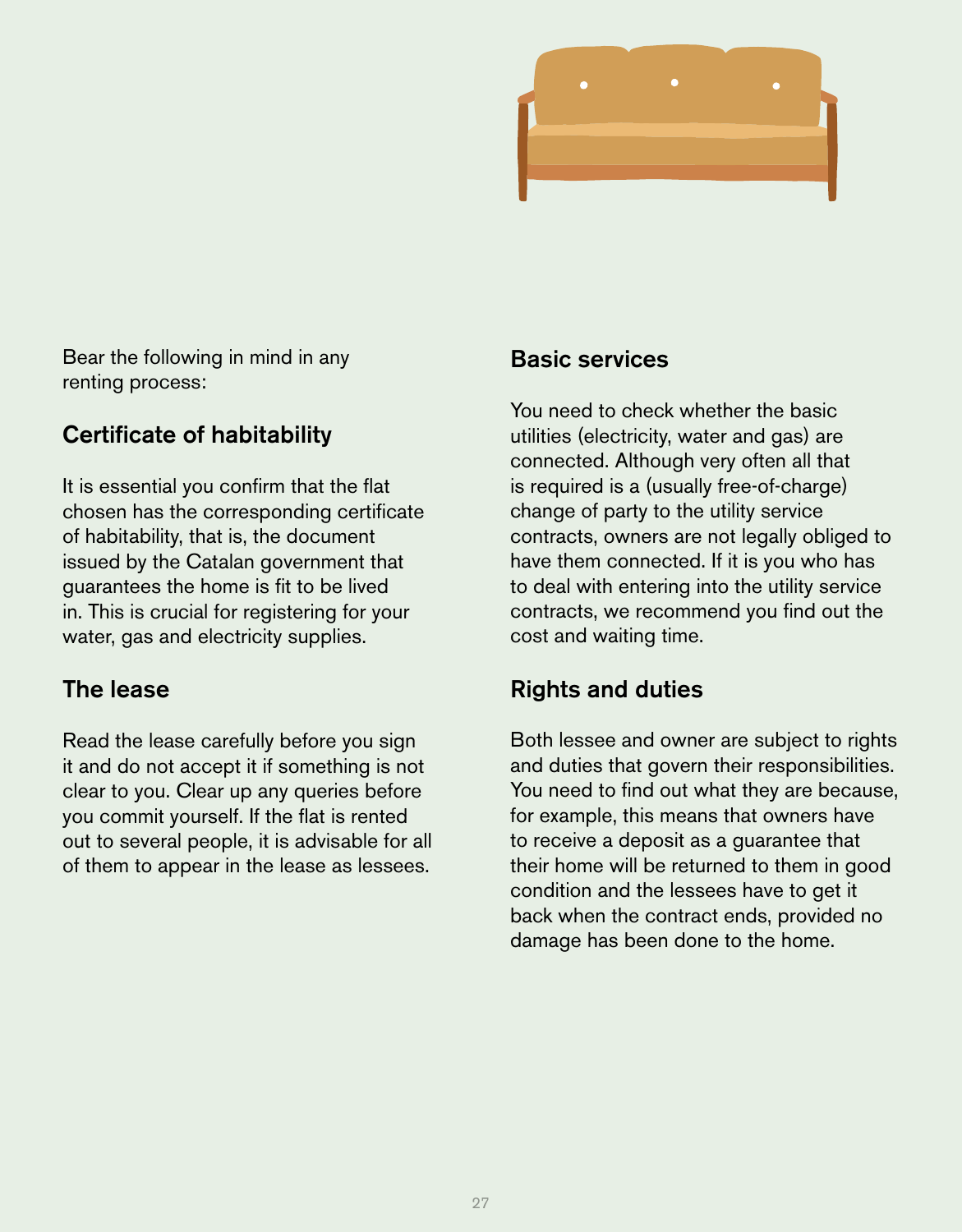### **12- Do you know what you have to take into account before you buy?**

Buying a flat is a major decision. That is why you need to take various factors into account before you buy a property.

To choose the home that is best suited to your circumstances you will have to take account of its location, price, size, layout, orientation, thermal insulation, brightness, noise pollution, etc. To find out about the guideline price you can consult the Catalan regional government's price index.

Before you make your final choice, it is crucial you carry out a thorough check of both the flat and the building to find out the state they are both in. One of the aspects you need to pay close attention to, especially in second-hand flats, are the water, gas and electricity facilities.

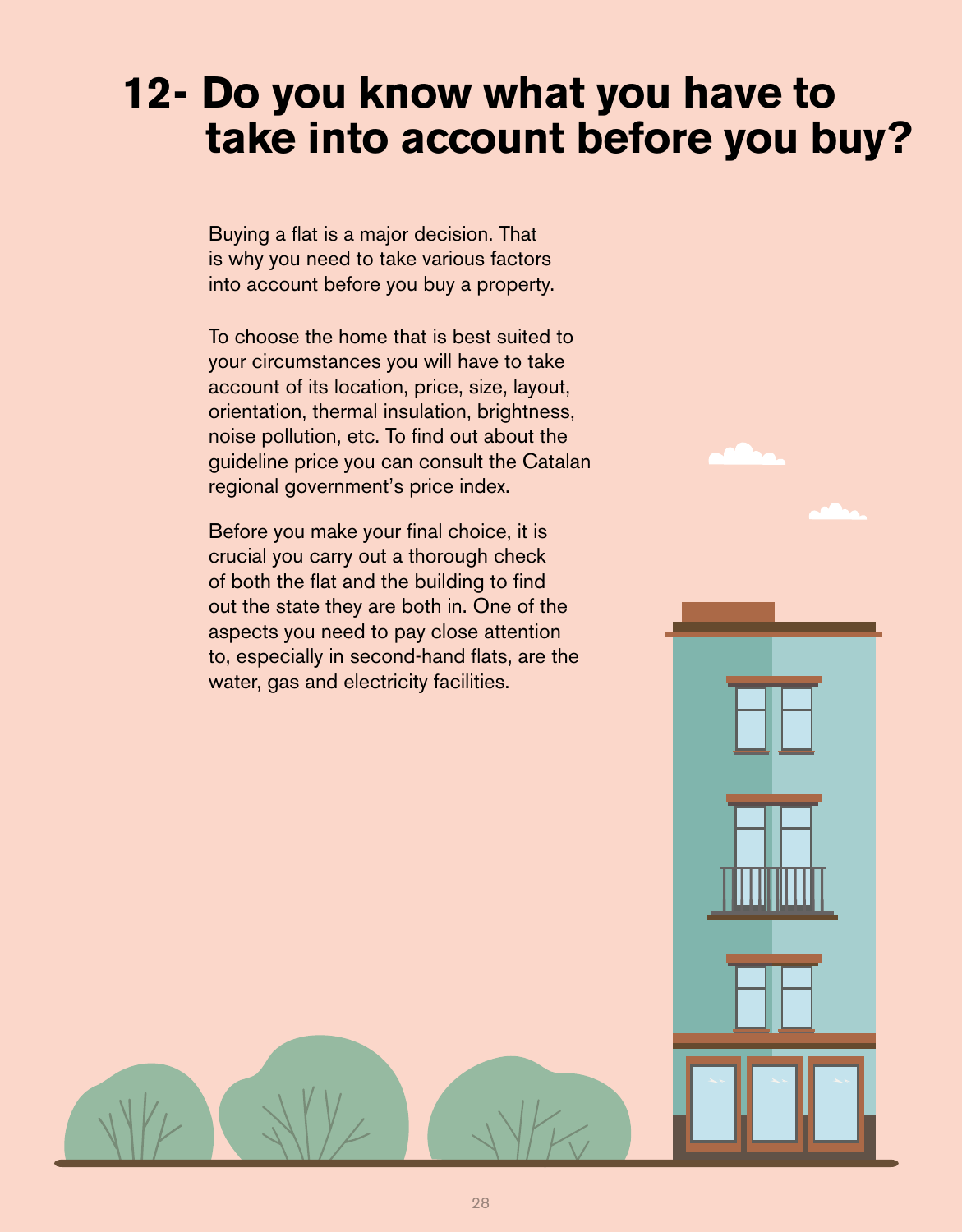Bear in mind the following before you buy a flat:

#### **Check who owns it**

To verify that the person selling the flat is its legal owner, you will need to check in the Property Register, where the first name and surname(s) of the owner of the flat must be the same as those of the person selling it.

#### **Check its urban planning status**

A home's urban planning status is crucial, as it can limit the types of work that can be carried out on it and even make it impossible for you to get a mortgage. To find out a property's urban planning status, you will have to make an appointment at Barcelona City Council Department of Urban Planning Documents and Information.

#### **Charges and payments**

Whether a home is new or second hand, there are always charges and payments that buyers have to take on. For example, the price, VAT, expenses created by the mortgage and registering with the Property Register, among other things.

#### **Community of property owners**

You can ask for the articles of association as well as the certificate from the community's secretary, to find out whether the seller is up to date with their community payments and see the property's maintenance costs, possible restrictions to the use of its interior and the system governing its common elements and spaces.

#### **Do you know the documents you need and payments you have to make?**

Visit the<www.habitatge.barcelona> website if you want detailed information on the documents you need and the expenses you will incur for buying or selling a new or second-hand flat as well as other advice and recommendations before you purchase a home.

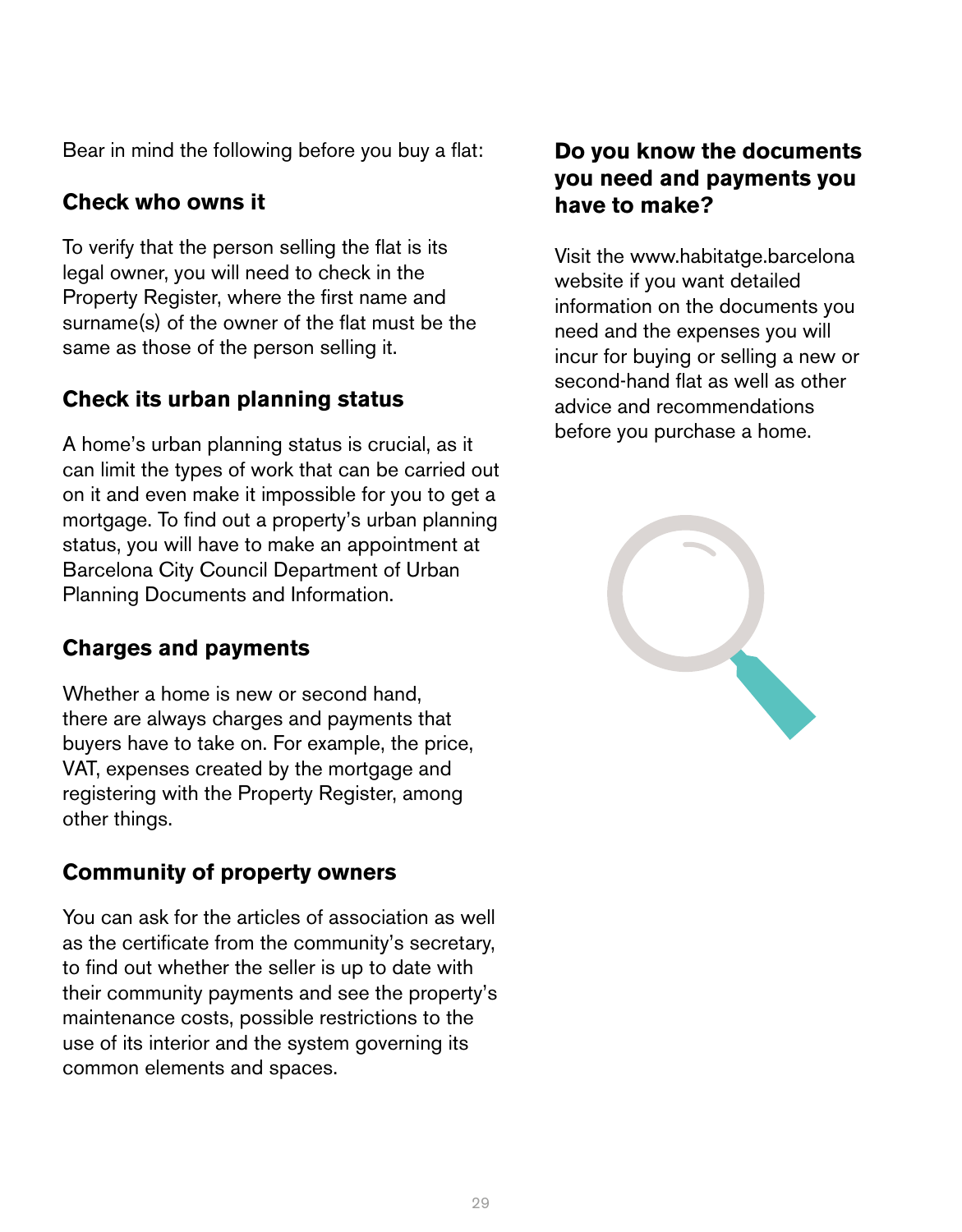#### Housing Office Network

Ciutat Vella Plaça de Salvador Seguí, 13

L'Eixample Carrer d'Alí Bei, 13-15

Sants-Montjuïc Carrer d'Antoni Capmany, 23

Les Corts Carrer del Remei, 9

Sarrià-Sant Gervasi Carrer de Canet, 24

Gràcia Carrer de Francisco Giner, 14

Horta-Guinardó Carrer del Llobregós, 175

Nou Barris Plaça Major de Nou Barris, 1

Sant Andreu Carrer de Joan Torras, 49

Sant Martí Rambla del Poblenou, 154

#### Book an appointment in advance

By calling free-phone 010 or through the <https://habitatge.barcelona/es> website

#### Business opening hours

Mon, Tues, Wed and Fri: 8.30 am-2.30 pm

Thurs: 8.30 am - 8 pm

Opening times may vary throughout the year for reasons outside our control.

Consult the website for information of any changes or alterations.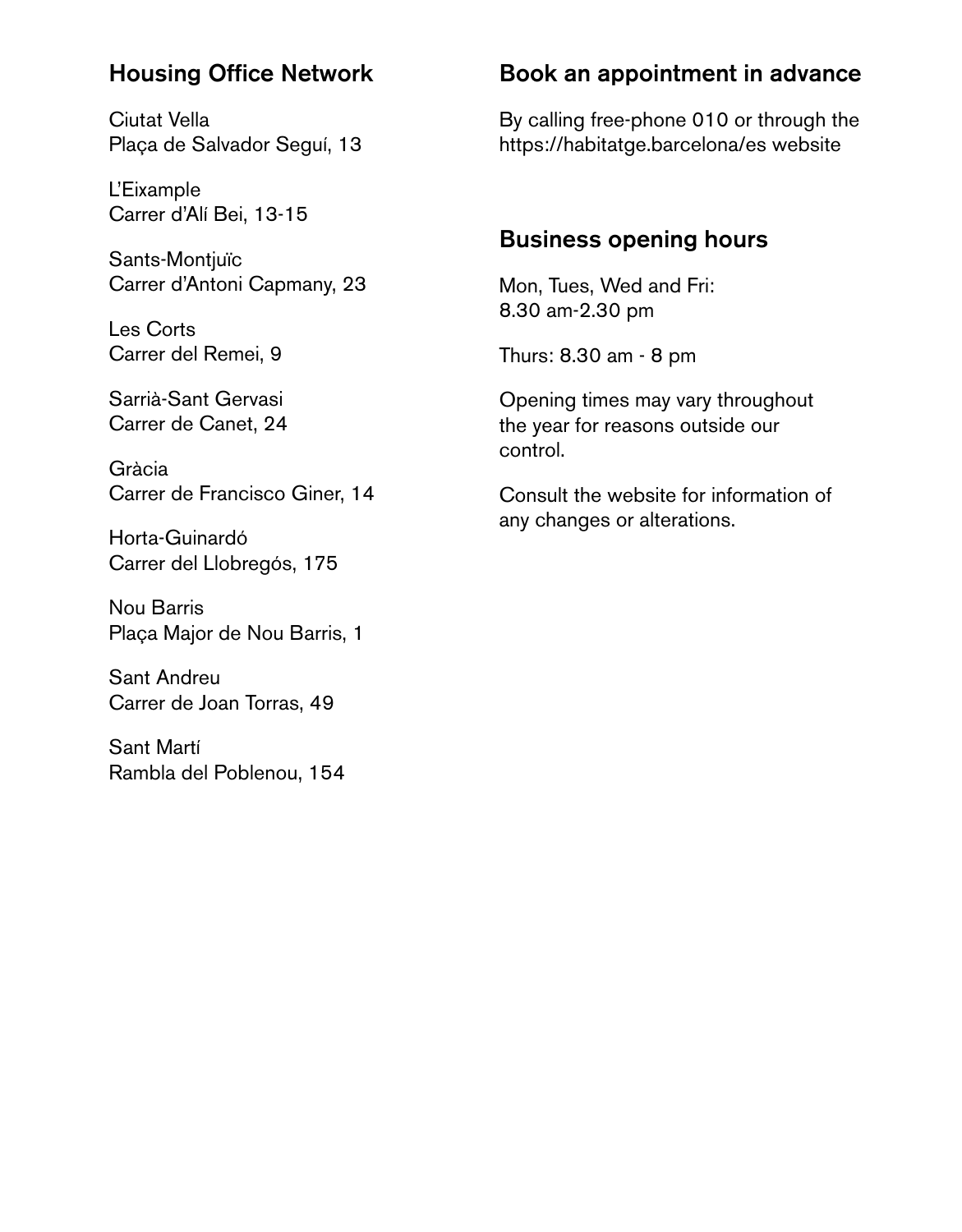